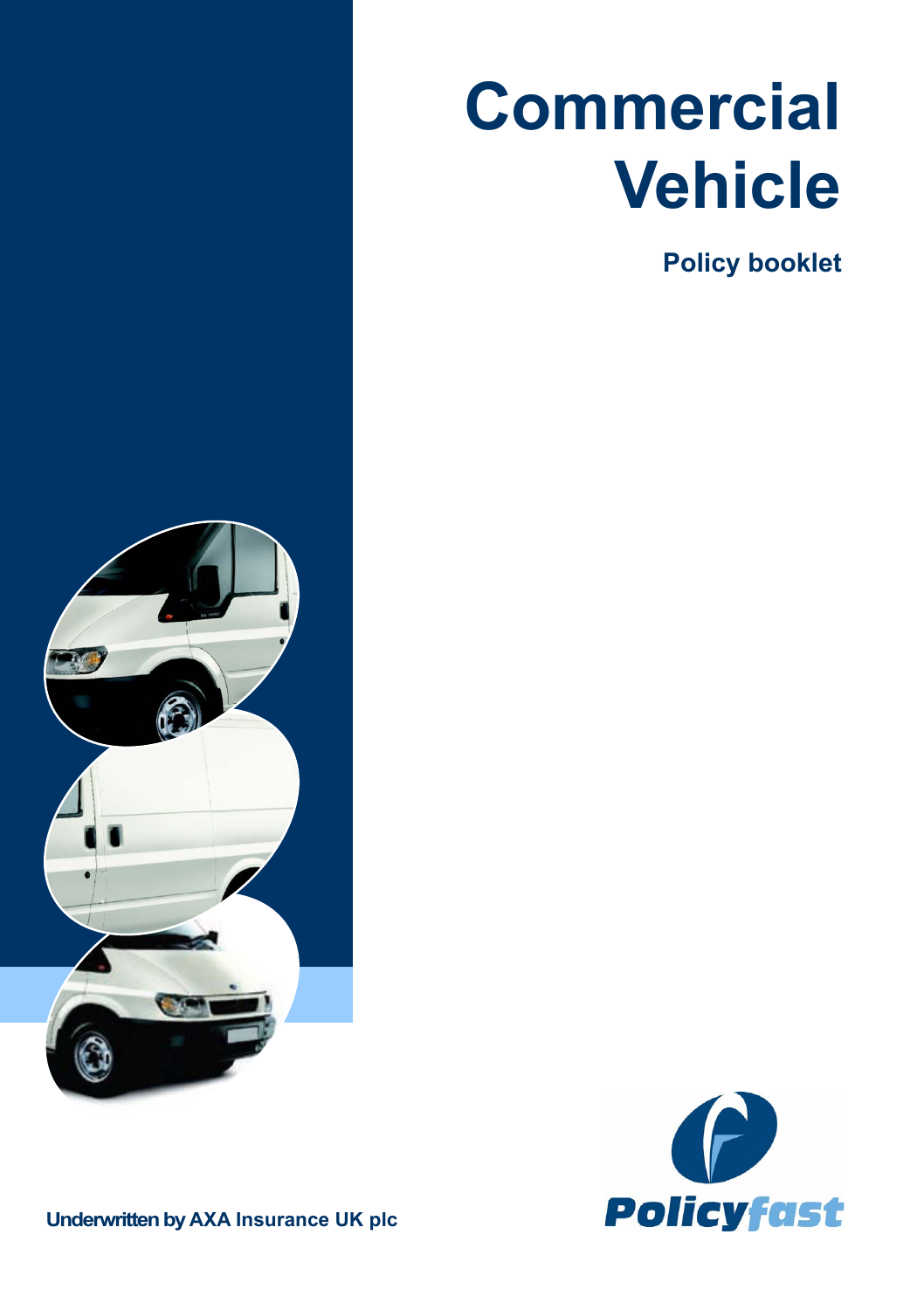

# **Welcome to Policyfast**

Welcome to **your** new Commercial Vehicle **policy** exclusively arranged through Policyfast Limited with AXA Insurance UK plc.

This **policy** forms part of **your** legal contract with **us** and defines what exactly **your** Commercial Vehicle **policy** covers **you** against. Please refer to **your schedule** of cover for confirmation of the level of cover **you** have chosen.

**You** should read this **policy** booklet along with **your schedule** and **statement of fact**  as they give **you** full details of **your** cover. If **you** have any questions about **your policy**  documents, if any details are incorrect on any of the documentation **you** have received, or if **you**  wish to make a change to **your policy**, please contact **your** insurance advisor.

# **Contents**

| Your policy                                         | 1  |  |  |  |
|-----------------------------------------------------|----|--|--|--|
| 2<br>Important telephone numbers                    |    |  |  |  |
| Quick and handy tips                                |    |  |  |  |
| General conditions applicable to all parts          |    |  |  |  |
| of your policy<br>3                                 |    |  |  |  |
| General exclusions applicable to all parts          |    |  |  |  |
| of your policy<br>8                                 |    |  |  |  |
| 9<br>Meanings of defined terms                      |    |  |  |  |
| Guide to your policy cover                          | 10 |  |  |  |
| Sections of cover                                   |    |  |  |  |
| Section $1 -$ Legal liability to third parties      | 11 |  |  |  |
| Section $2 - Loss$ of or damage to your vehicle     | 13 |  |  |  |
| Section 3 - Broken windows and windscreens          | 15 |  |  |  |
| Section 4 - Trailers and towing                     | 15 |  |  |  |
| Section $5$ – Personal injury to your driver        | 15 |  |  |  |
| Section 6 - Medical expenses                        | 15 |  |  |  |
| Section 7 - Personal belongings                     | 16 |  |  |  |
| Section 8 - Service or repair                       | 16 |  |  |  |
| Section 9 - Third party uninsured drivers           | 16 |  |  |  |
| Section 10 - Territorial limits and European travel | 16 |  |  |  |
| Section 11 - No claims discount when you renew 17   |    |  |  |  |
| Section 12 - AXA UK Assistance                      | 18 |  |  |  |
| 20<br>Data protection notice                        |    |  |  |  |
| 21<br>Making a complaint                            |    |  |  |  |
| Endorsements which might apply<br>22                |    |  |  |  |
|                                                     |    |  |  |  |

# **Your policy**

**Your policy** is a contract of insurance between **you** and **us** and **you** must take reasonable care to provide accurate and complete answers to all **our** questions.

If **you** fail to provide accurate and complete information this policy may not protect **you** in the event of a **claim** and **we** may cancel or void the **policy**. Please read the Providing accurate and complete information condition on page 7.

The **policy** describes the insurance cover for which **you** have agreed to pay **your** premium.

This insurance is renewable provided that **you**  have accepted **our** renewal terms and paid the premium for any subsequent **period of insurance**.

A new **schedule** will be issued for each **period of insurance** showing any changes to **your**  cover.

Throughout this **policy**, **we** use words in bold and headings. Words in bold have specific meanings whenever they are used in **your policy**. These meanings can be found on pages 9 and 10. Headings have been used for **your**  guidance and do not form part of the **policy**  wording.

To help **you** understand the cover within each section of **your policy we** have added the headings 'What is covered' and 'What is not covered'.

Under the heading 'What is covered' **we** give information on the insurance provided. This must be read along with the sections heading 'What is not covered'.

Under the heading 'What is not covered' **we**  draw **your** attention to what is excluded from **your policy**.

All sections of cover should be read in conjunction with the General conditions and exclusions which apply to the whole of this **policy**. These can be found on pages 3 to 9.

#### **Important**

Please read this **policy** together with **your schedule** to ensure that it meets with **your**  requirements. Should **you** have any queries please contact **your** insurance advisor.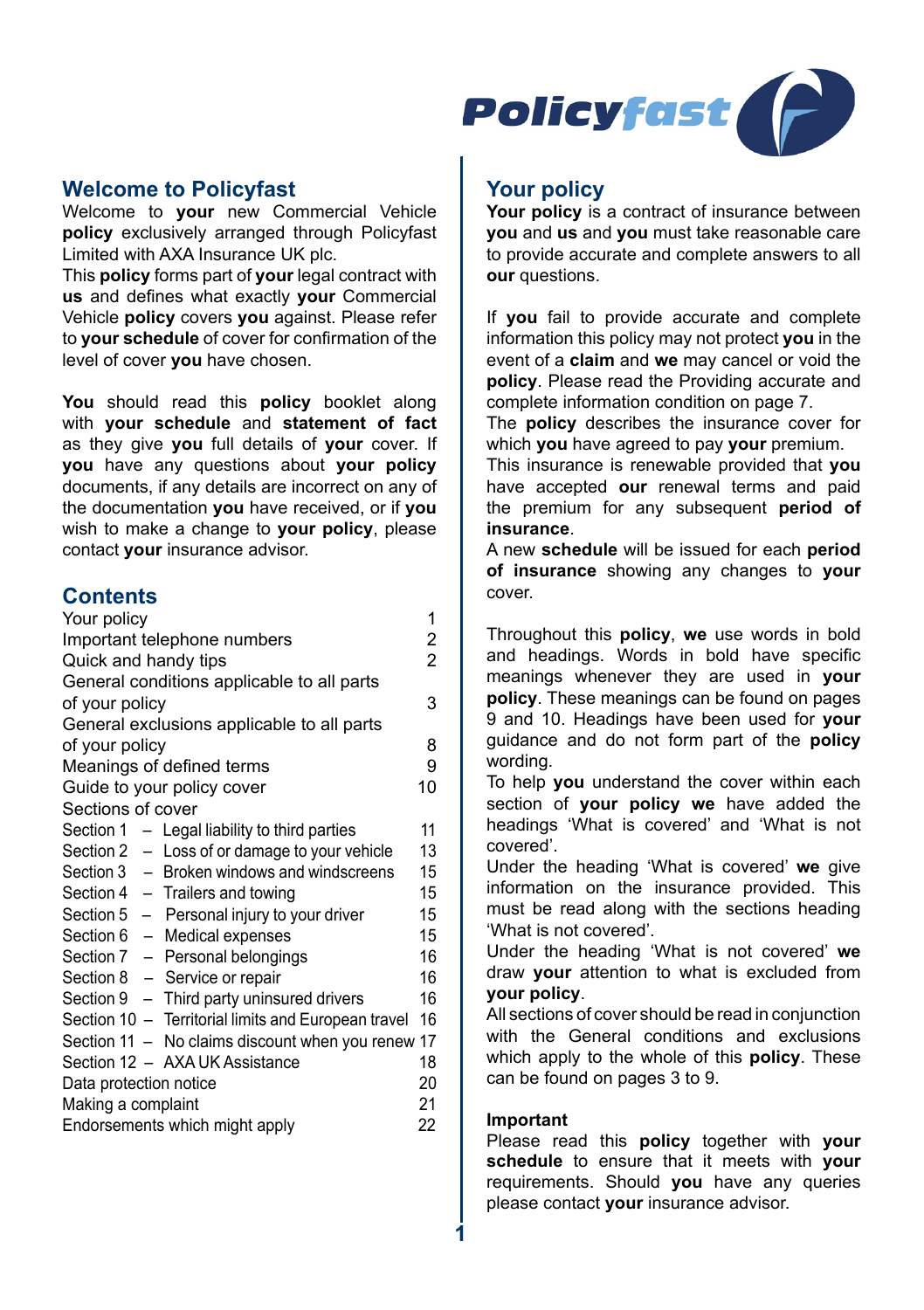

# **The law applicable to this policy**

**You** and **we** can choose the law which applies to this **policy**. **We** propose that the Law of England and Wales apply.

Unless **we** and **you** agree otherwise, the Law of England and Wales will apply to this **policy**.

## **Important telephone numbers**

Contact numbers to remember for **your claim** enquiries.

| If you need to                                               | Assistance is available                                                                                |
|--------------------------------------------------------------|--------------------------------------------------------------------------------------------------------|
| report a claim                                               | 24 hours a day, 365 day                                                                                |
| 0345 900 4185                                                | a vear                                                                                                 |
| Window and                                                   | A quick and efficient repair/                                                                          |
| Windscreen                                                   | replacement is available                                                                               |
| <b>Breakage</b>                                              | 24 hours a day, 365 days a                                                                             |
| 0800 269 661*                                                | year. See Section 12.                                                                                  |
| AXA UK<br>Assistance<br>Referral<br>Service<br>0800 269 661* | <b>Our</b> 24 hour emergency<br>helpline service provides<br>help when you need it.<br>See Section 12. |

Select the option **you** require and speak to the handler who will assist **you** with **your** enquiry. Calls may be monitored and recorded for training purposes, to improve the quality of service and to detect and prevent fraud.

\*Calls to 0800 number are free from a BT landline. **You** should check with **your** own phone operator in case different call charges apply, and calls from a mobile phone can be substantially higher.

# **Quick and handy tips**

#### **If you have had an accident**

Follow these steps if **your vehicle** is involved in an **accident**

- **1** stop at the roadside if there has been an injury to a person, animal, vehicle or property
- **2** make sure both **you** and **your** passengers

are safe and out of danger

- **3** call 999 if **you** need emergency help or if the **accident** has left a dangerous situation
- **4** if another driver is involved, please ask for their details – name, address, telephone number, insurance company and vehicle registration details
- **5** do not admit blame or liability for the accident – we suggest you say you have to discuss it with your insurer.

Make a note of what happened in case **you** need it later on. **We** suggest **you**

- note the time, name of the road or the location
- draw a diagram of the position of all vehicles involved
- write down the driving conditions i.e. raining dark
- take photos of damage or evidence
- try and get witness statements and their contact details.

Report the **accident** to **us** as soon as **you** can on the telephone number highlighted on page 2, even if **you** do not want to make a **claim**.

#### **Making a claim**

**We** know how stressful it can be if **your vehicle** is involved in an **accident**, however the sooner **you** report it, the sooner **we** can help **you**.

**You** can call **our** 24-hour UK-based claims line highlighted on page 2. It will be useful if **you**  have **your policy** number and details of the incident available when **you** call **us**.

Once **you** have called **we** will

- **1** register **your claim**
- **2** give **you** a **claim** number to quote
- **3** talk **you** through the process, including confirming what **you** are covered for
- **4** arrange next steps.

#### **Getting your vehicle repaired by using one of our approved repairers**

If **your vehicle** is covered for repairs **we** can help take the hassle away if **you** choose to get it repaired through one of **our approved repairers**. Doing this means that

**1 you** do not need to organise estimates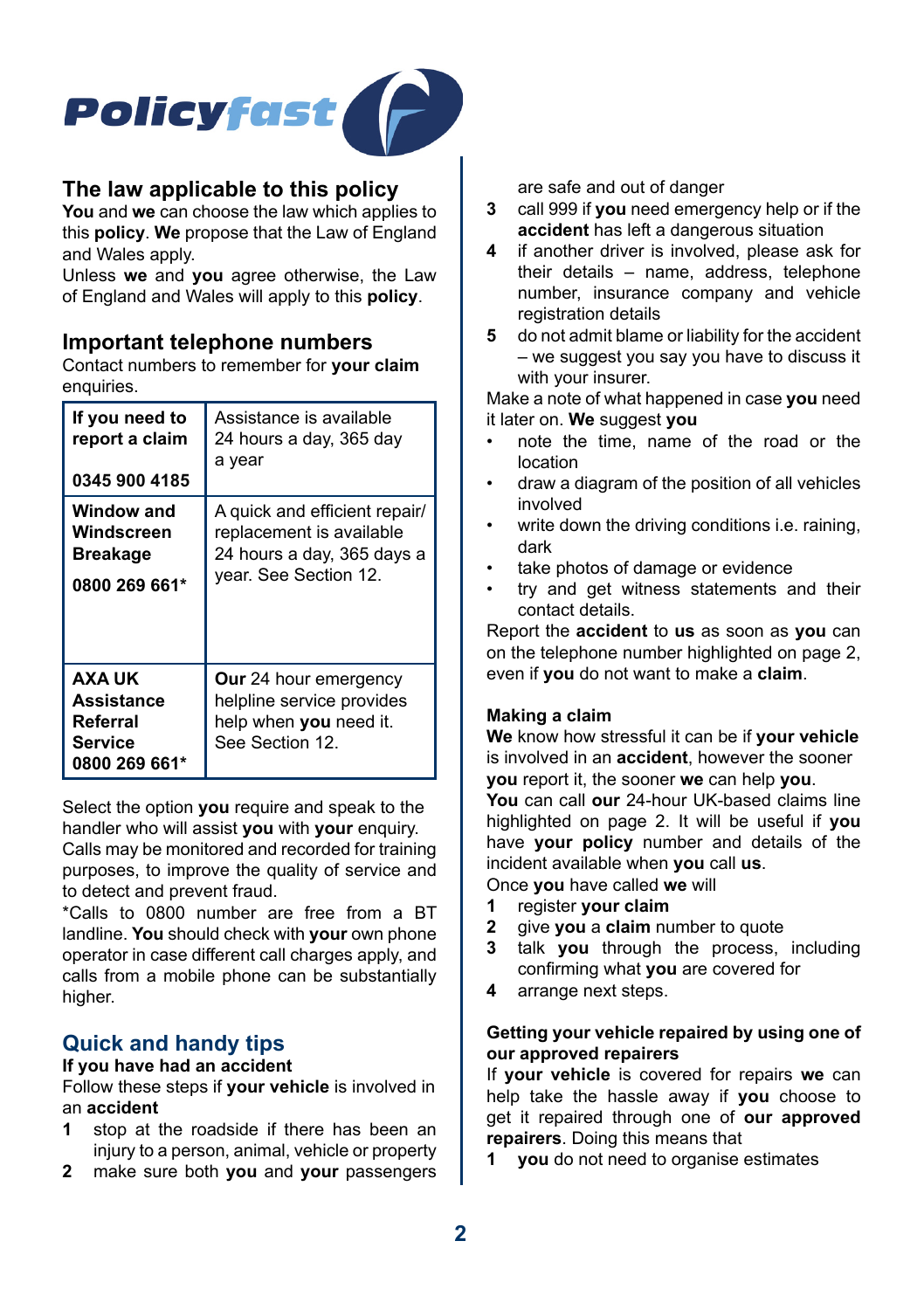

- **2 we** will provide **you** with an insured courtesy van for the duration of the repair. **We** may not always be able to provide an exact likeforlike replacement to **your vehicle**; however **we** guarantee to at least provide **you** with a small van that will allow **you** to stay mobile in the event of a repair. If a choice of courtesy vans is available, **you** may be offered the opportunity to upgrade for a small additional fee
- **3 we** will pay the repairer directly (**you** just pay the **excess** and VAT, if **you** are VAT registered, to the repairer)
- **4** all repair work is guaranteed for the life of **your vehicle** (while **you** continue to own it)
- **5 your vehicle** will be collected and delivered back to **you**.

**You** will find further information regarding **our approved repairers** under the Approved repairer condition shown on page 2.

#### **Important – are your details correct?**

**You** have a legal requirement to make sure that **your vehicle** details are kept up to date on the Motor Insurance Database (MID), which is run by the Motor Insurer's Bureau (MIB). Please make sure that **you** have read the Motor Insurance Database (MID) Condition shown on page 6.

#### **Stay insured, Stay Legal – penalties for uninsured motor vehicles**

It is a legal requirement to have continuous insurance in place for **your vehicle** and if there is no record on the MID showing the vehicle is insured, and **you** have not declared it as 'off road' by completing a SORN (Statutory Off Road Notification) **you** may receive a letter from the DVLA advising that **you** could face a fine or prosecution, and the vehicle could also be clamped, seized and ultimately, destroyed.

The new law will apply in England, Scotland and Wales. It will not apply in Northern Ireland, the Channel Islands and the Isle of Man.

**You** can check that the details held about **your vehicle** on the MID are correct by visiting www. askmid.com

# **General conditions applicable to all parts of your policy**

You must comply with the following conditions to have the full protection of **your policy**.

If **you** do not comply with them **we** may at **our**  option take one or more of the following actions:<br>1 cancel the **policy** and/or

- **1** cancel the **policy**, and/or
- **2** declare **your policy** void (treating **your policy** as if it had never existed), and/or
- **3** change the terms of **your policy**, and/or
- **4** refuse to deal with all or parts of any **claim** or reduce the amount of any **claim** payments.

## **Additional vehicles condition**

If **you** need **us** to cover any vehicle that is not already included on **your certificate of insurance**, **you** must tell **us** immediately.

When **you** have done this, **we** will send you a separate **policy** and **certificate of insurance**  for each additional vehicle.

#### **Approved repairer condition**

If **you** make a **claim** for loss or damage to **your vehicle**, **we** will use one of **our approved repairers** to repair it. If **you** chose not to use them, **we** may not pay more than **our approved repairer** would have charged and **we** may choose to settle the claim by a cash payment.

# **Cancellation condition**

- **1 You** may cancel **your policy** within 14 days of receiving **your policy** if for any reason **you** are dissatisfied or the **policy** does not meet your requirements. If **you** cancel this way before cover has started **we** will return the full premium **you** have paid. If cover has started, provided that there have been no **claim(s)** in the current **period of insurance we** will refund part of the premium **you** have paid, proportionate to the time left on **your policy**. In either case, **you** will need to return all effective **certificates of insurance**  to **us** or confirm their destruction before **we**  will refund any premium.
- **2 You** may cancel **your policy** at any time. If **you** cancel this way, provided no **claim** has been notified, paid or is outstanding in the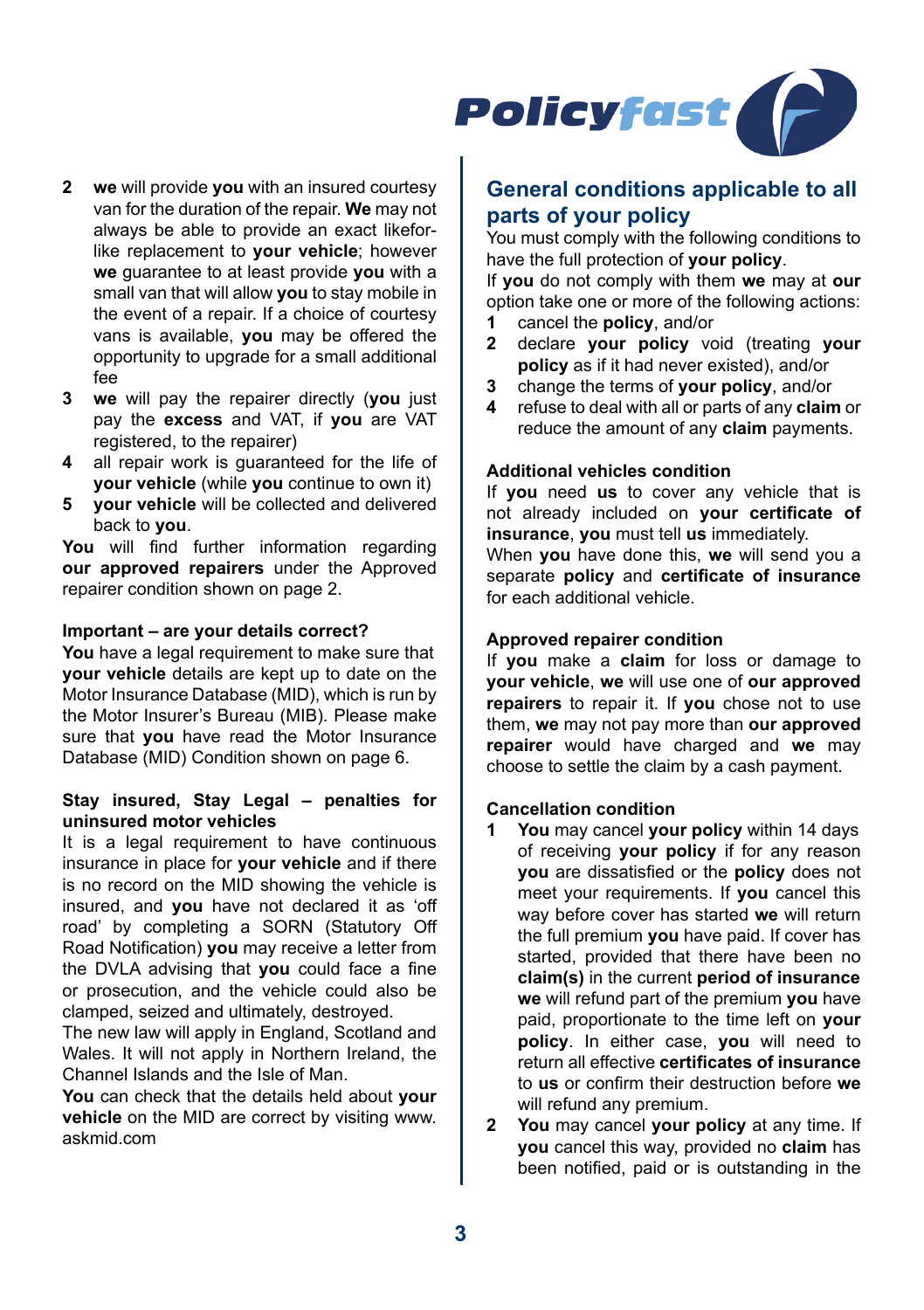

current **period of insurance**, and **you** have either returned all effective **certificates of insurance** to **us** or confirmed their destruction, **we** will refund part of the premium paid, proportionate to unexpired **period of insurance** following cancellation minus an administration fee which **you** will be advised of when arranging this insurance.

Where a **claim** has been notified, paid or is outstanding the annual premium remains due in full.

- **3 We** reserve the right to cancel **your policy**  in the following circumstances:
	- **a You** do not comply with the General conditions applicable to all parts of your policy shown on pages 3-8.
	- **b You** make a change to **your** information which renders the risk no longer acceptable for **us** to cover. Please see the Changes to your circumstances condition shown on page 4 for further information.
	- **c You** act in a fraudulent manner. Please see the Fraud condition shown on page 6 for further information.
	- **d** If **you** fail to pay **your** premium. Please refer to Non-payment of premiums below.

If **we** cancel **your policy we** shall provide **you**  with 14 days prior written notice by recorded delivery to **your** last known address. Within this notice **we** will advise **you** of **our** reasons for cancelling **your policy** and any premium refund will be calculated on a pro rata basis subject to no **claim** having being been reported on the **policy**

#### **Non-payment of premiums**

**We** reserve the right to cancel **your policy** by providing 14 days prior written notice in the event of non-payment of the premium or default if **you** are paying by instalments.

If **we** are unable to collect a payment by instalments **we** will use best endeavours to collect the outstanding payment(s) before exercising **our** right to cancel the **policy**.

Cancellation of **your policy** will not affect any **claims** or rights **you** or **we** may have before the date of cancellation.

**We** do not have to offer renewal of **your policy**  and cover will cease on the end date.

#### **Care of your vehicle condition**

**You** must take all reasonable steps to keep **your vehicle** from being lost or damaged.

**You** must maintain it in an efficient and roadworthy condition and **we** must be able to inspect it at any time after **you** have made a **claim**.

**We** will not pay **your claim** where **you** have not complied with this condition other than to meet **our** obligations in accordance with the Road Traffic Acts.

#### **Cash payments condition**

If **we** decide to settle a **claim** for loss of or damage to **your vehicle** in cash, **we** will pay it to the legal owner of **your vehicle**.

If **we** agree to settle such a **claim** in cash, **we**  have the right to keep the damaged vehicle.

**We** will need to delay any payment for a reasonable period to find out how likely it is to get **your vehicle** back if it is stolen or missing.

#### **Changes to your circumstances condition**

**You** must tell **us** as soon as possible if **your**  circumstances change or if any of the information shown in **your statement of fact**, proposal form, **schedule** or **certificate of insurance** changes during the **period of insurance**. Examples of the changes **we** must be made aware of are:

- **1** A change to the people who need to be insured under **your policy**.
- **2** If any person insured under **your policy**  receives any motoring conviction including driving license endorsements, fixed penalties and pending prosecutions.
- **3** If any person insured under **your policy**  receives a criminal conviction.
- **4** If **you** change **your** van.
- **5** If the owner of **your** van changes.<br>**6** If the main driver of **your** van change
- **6** If the main driver of **your** van changes.<br>**7** If you change the way in which your
- **7** If **you** change the way in which **your** van is used. For example, **you** change the business use of **your vehicle**.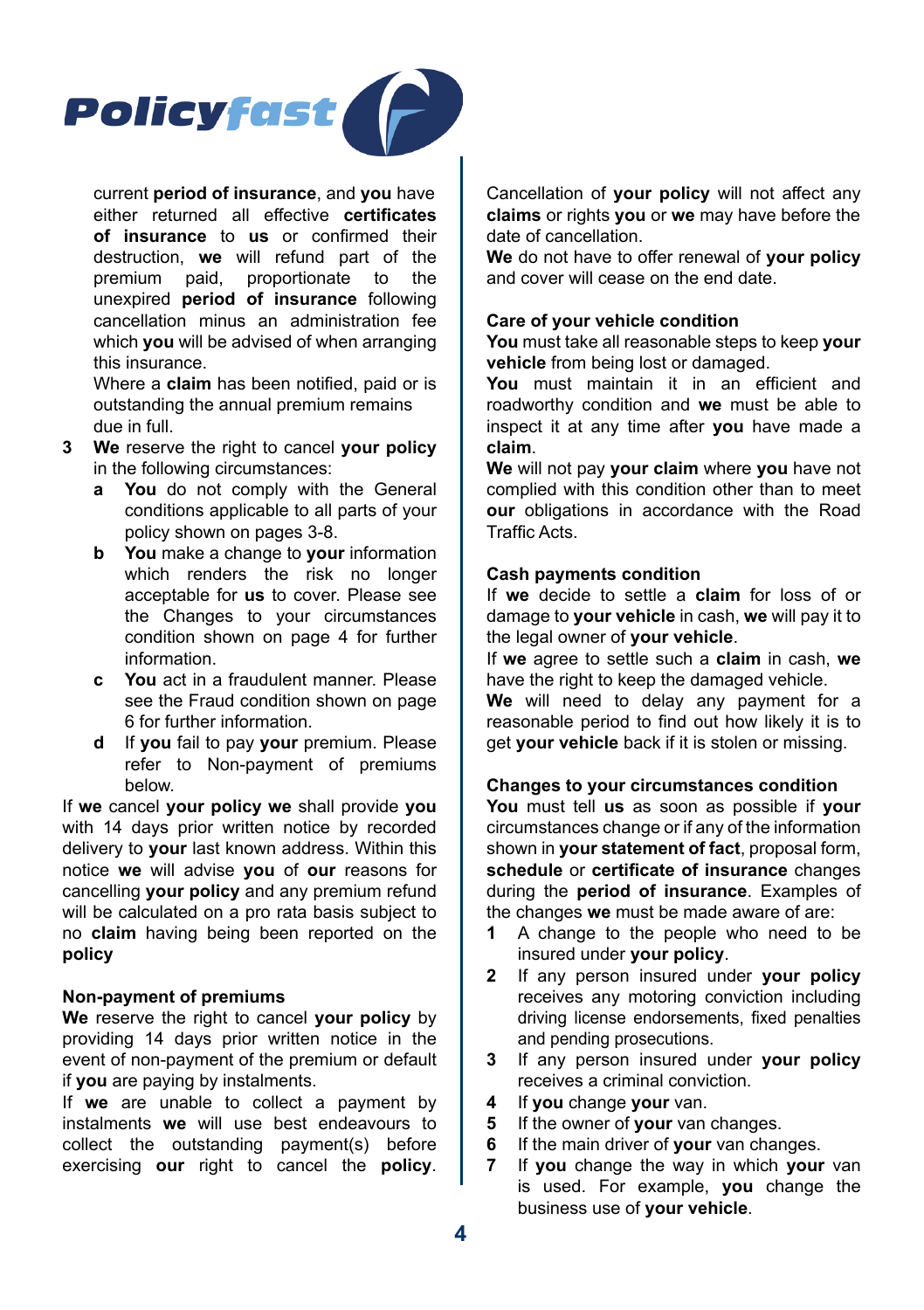

- **8** If **your** van is modified in any way including, but not limited to:
	- **a** changes to the bodywork such as spoilers or body kits
	- **b** changes to the suspension or brakes **c** cosmetic changes such as allow where
	- **c** cosmetic changes such as alloy wheels<br>**d** changes affecting performance such
	- changes affecting performance such as changes to the engine management system or exhaust system
	- **e** changes to the audio/entertainment system.
- **9** If **you** change **your** address or the address where **your** van is kept overnight.

**You** must ensure that **you** provide **us** with accurate and complete information when asked questions about the changes in **your**  circumstances. If a change that **you** request makes the risks unacceptable to **us we** reserve the right to decline to make the change or cancel **your policy** if the change has already been made.

If **we** accept the change **we** will notify **you** of any change in premium and or new terms and conditions that **we** are applying.

If **you** fail to advise **us** of a change **we** will not pay **your claim**.

#### **Changing your vehicle**

If **you** want **your policy** cover to continue after changing **your vehicle**, **you** must give **us** full details of **your** new vehicle. **You** must do this before changing **your vehicle**. If **your** new vehicle is suitable for this contract **we** will amend **your policy** record, advise **you** of any changes in premium and administration charges before sending **you** a new **certificate of insurance**.

#### **Claims notification condition**

You or your legal representative must

- **1** as soon as possible after an **accident**, provide **us** with full details of the circumstances (by telephone if possible, using the telephone number on page 2)
- **2** immediately
	- **a** on receipt, send **us** any letter, claim, writ, summons or other documents served on **you**
	- **b tell us** about any intended prosecution.

Coroner's Inquest or Fatal Accident Inquiry or dispute for referral to adjudication or court proceedings in connection with any potential **claim**  under **your policy**.

**We** will not pay **your** claim where **you** have not complied with this condition.

# **Claims procedures condition**<br>**1** If the damage to your vehi-

- **1** If the damage to **your vehicle** is insured by **your policy** then to allow **us** to authorise repairs as quickly as possible **you** should
	- **a** take **your vehicle** to an **approved repairer** (**we** will advise **you** of their details when **you** contact **us**), or
	- **b** if **your vehicle** is not able to be driven allow **us** to arrange for it to be moved to the premises of an **approved repairer**.
- **2 You**, or anyone else who is claiming under **your policy**, must not make any admission, offer, payment, rejection or promise without **our** written permission.
- **3** If **we** wish, **we** can take over and manage in **your** name, or the name of the person claiming, the defence, prosecution or settlement of any **claim** for **our** own benefit.
- **4 We** have full discretion over managing proceedings and settling **claims**.
- **5 You**, or anyone else who is claiming under **your policy**, must provide **us** with any assistance to enable **us** to settle or defend a **claim**, and details of any other relevant insurances.
- **6 We** must be able to inspect **your vehicle**  after **you** have made a claim

**We** will not pay **your** claim where **you** have not complied with conditions 2 – 6 above other than where necessary to meet **our** obligations in accordance with the Road Traffic Acts.

#### **Courtesy vehicle condition**

**We** will provide **your policy** cover for any vehicle loaned to **you** by one of **our approved repairers** whilst **your vehicle** is being repaired following an **accident** covered by **your policy**.

#### **Failure to maintain the Motor Insurance Database condition**

If **you** are advised by **us** that it is your responsibility to maintain **your vehicle** details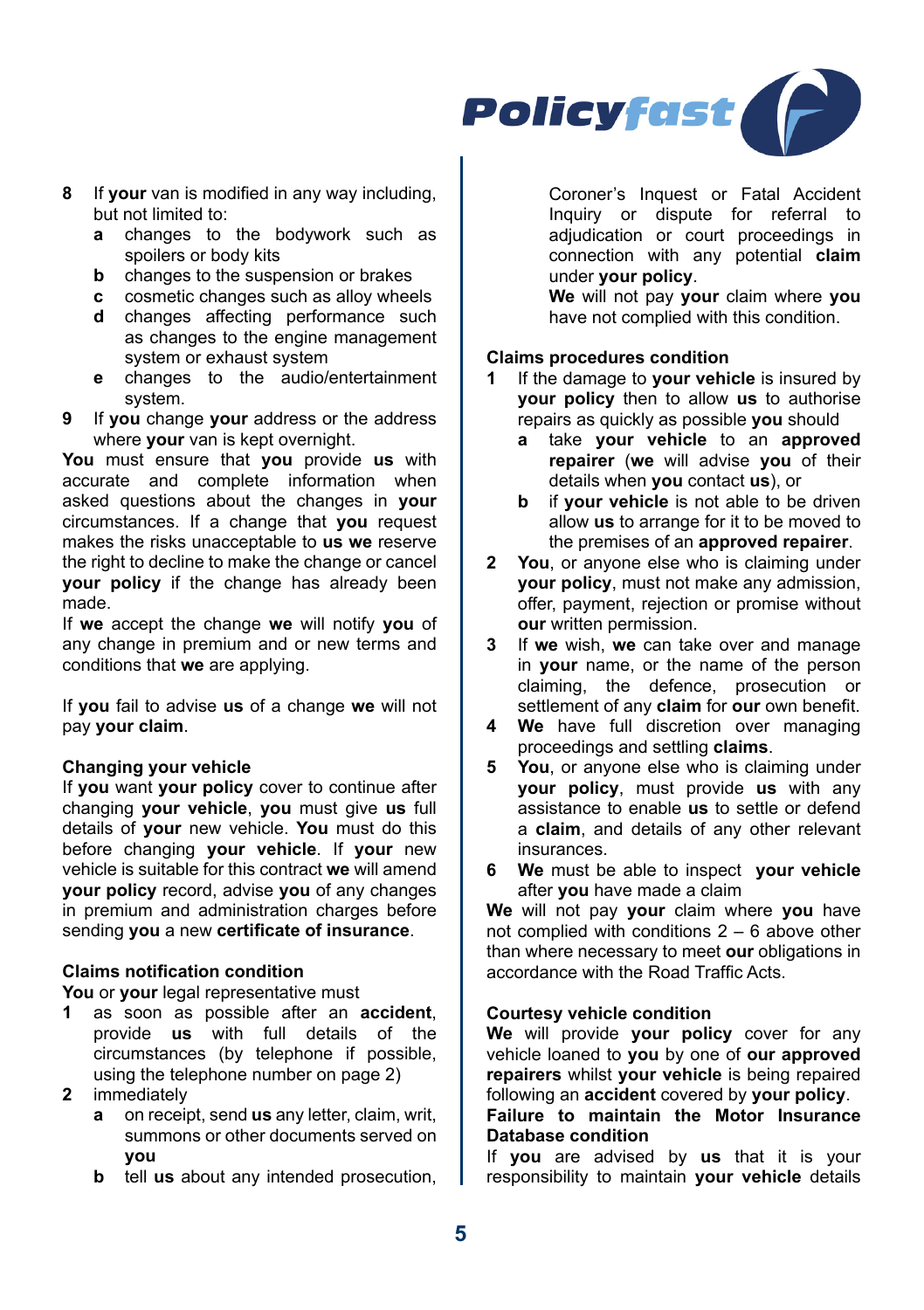

on the MID then **you** should update the MID immediately upon any changes additions or deletions to **your vehicle schedule**. The impact upon **you** for failing to maintain **your vehicle schedule** on the MID is that **you** may be liable for a fine of up to £5,000 for failing to comply with a Road Traffic Act obligation.

#### **Fraud condition**

**You** and anyone acting for **you** must not act in a fraudulent way.

If **you** or anyone acting for **you**:

- **1** knowingly makes a fraudulent or exaggerated **claim** under **your policy**;
- **2** knowingly makes a false statement in support of a **claim** (whether or not the **claim** itself is genuine); or
- **3** knowingly submit a false or forged document in support of a **claim** (whether or not the **claim** itself is genuine).

#### **We** will:

- **a** refuse to pay the **claim**;
- **b** declare **your policy** void, treating it as if it had never existed without any refund of premium; and
- **c** recover any sums that **we** have already paid under **your policy** in respect of the **claim**  and any previous **claims**.

**We** may also inform the police of the circumstances.

#### **Motor Insurance Database (MID) condition**

Information relating to **your policy** will be added to the Motor Insurance Database (MID) managed by the Motor Insurers' Bureau (MIB). MID and the data stored on it may be used by certain statutory and/or authorised bodies including the Police, the Driving and Vehicle Licensing Agency (DVLA), Driving and Vehicle Licensing Agency Northern Ireland (DVLAI), the Insurance Fraud Bureau and other bodies permitted by law for purposes not limited to but including

- **1** Electronic Licensing;
- **2** Continuous Insurance Enforcement;
- **3** Law enforcement (prevention, detection, apprehension and/or prosecution of offenders);
- **4** The provision of government services and/

or other services aimed at reducing the level and incidence of uninsured driving.

If **you** are involved in a road traffic **accident**  (either in the UK, the European Economic Area or certain other territories), insurers and/or the MIB may search the MID to obtain relevant information.

Persons (including their appointed representatives) pursuing a **claim** in respect of a road traffic **accident** (including citizens of other countries) may also obtain relevant information which is held on the MID.

It is vital the MID holds **your** correct registration number. If it is incorrectly shown on the MID **you** are at risk of having **your vehicle** seized by the police. **You** can check that **your** correct registration number details are shown on the MID at www.askmid.com

**You** should show this notice to anyone insured to drive the vehicle covered under **your policy**.

#### **Other insurance condition**

If a **claim** is made under **your policy** and there is other insurance cover which **you** are, or would be but for this **policy**, entitled to have a **claim**  paid under the other insurance, **we** will only pay **our** proportionate share of the **claim**.

#### **Our right of recovery**

**We** have the right to recover any payments **we**  make from **you** if, under the law of any country in which **you** are covered by this **policy**, **we** have to pay a **claim** or make a payment which **we**  would not normally have had to pay under the laws of England and Wales.

#### **Policy administration fees condition**

- **We** may charge **you** an administration fee if **we 1** make any changes to **your policy** on **your**  behalf
- **2** agree to cancel **your policy**, or<br>**3** are requested to print and re
- **3** are requested to print and re-send **your policy** documents to **you**.

#### **Proof of no claims condition**

**We** have given a discount on **your policy**  dependent on the number of years no claims discount **you** declared **you** have.

Proof of this no claims period must be provided in writing from **your** previous insurer unless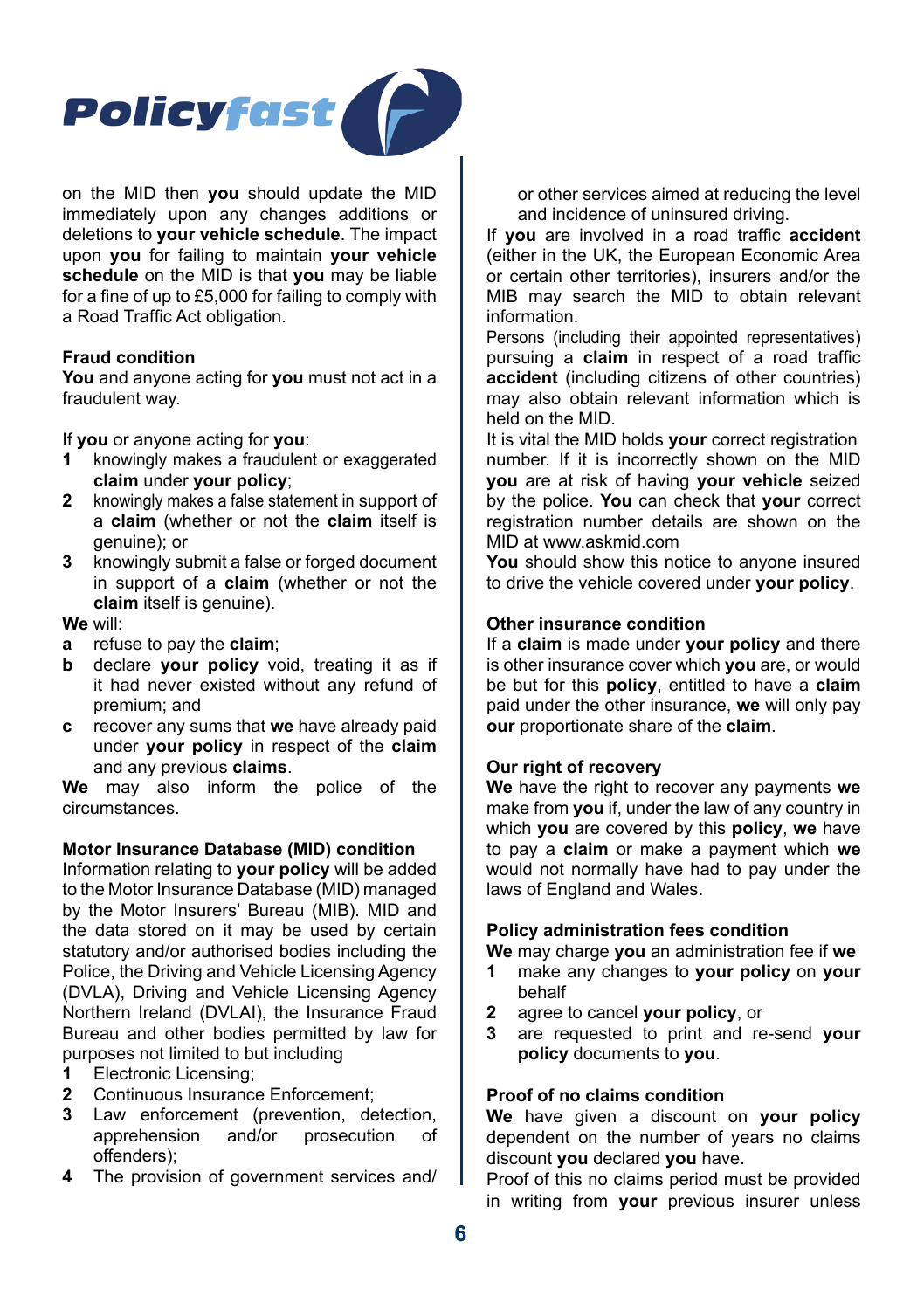

otherwise agreed with **us** or **your policy** may be invalid. **Your** period of no claims must have been earned within the United Kingdom during the previous two years and have been earned on a private car or commercial vehicle.

#### **Providing accurate and complete information condition**

When taking out, renewing or making a change to this policy **you** or **your** insurance representative (acting on your behalf) must take reasonable care to provide accurate and complete answers to all questions. You should not provide any information which you know is incorrect.

**We** may ask **you** to provide further information and or documentation to ensure that the information **you** provided when taking out, making changes to or renewing your policy was accurate and complete.

If **you** do not comply with this condition and fail to take reasonable care to provide accurate and complete answers to **our** questions then if the failure is

- **1** deliberate or reckless **we** can elect to make **your policy** void and keep the premium**.** This means treating the **policy** as if it had not existed and that **we** will not return **your** premiums**,** or
- **2** not deliberate or reckless and **we** would not have provided cover had **you** provided accurate and complete answers to the questions, then **we** can elect to make **your policy** void and return **your** premium or
- **3** not deliberate or reckless and **we** would have issued cover but on different terms had **you** provided accurate and complete answers to the questions then **we** can:
	- **a** reduce proportionately any amount paid or payable in respect of a claim under **your policy** using the following formula. **We** will divide the premium actually charged by the premium which **we** would have charged had **you** provided an accurate and complete answers

to the questions and calculate this as a percentage. The same percentage figure will be applied to the full amount of the claim to arrive at the proportion of the claim to be paid or payable; and/or

**b** treat **your policy** as if it had included the different terms (other than payment of the premium) that **we** would have imposed had **you** provided an accurate and complete answers to the questions

Where **we** elect to apply one of the above then

- **a** if **we** elect to make **your policy** void, this will be from the start of the policy, or the date of variation or from the date of renewal.
- **b we** will apply the formula calculated by reference to the premium that would have been charged to claims from the start of the **policy**, or the date of variation or from the date of renewal
- **c we** will treat the **policy** as having different terms imposed from the start of the **policy**, or the date of variation or from the date of renewal depending on when the failure to make a fair presentation occurs.
- **d**. if **we** decide to void the policy **we** will seek to recover any payments made and costs incurred as the result of **us** having to comply with **our** Road Traffic Act obligations

It is a criminal offence under the Road Traffic Acts to make a false statement for the purposes of obtaining motor insurance and we may report you to the authorities should we consider there to have been a serious or reckless presentation of the risk.

# **Sanctions condition**

This contract of insurance is subject to sanction, prohibition or restriction under United Nations resolutions. It is a condition of **your policy** that **we** will not provide cover, **or** pay any claim or provide any benefit under **your policy** to the extent that the provision of such cover, payment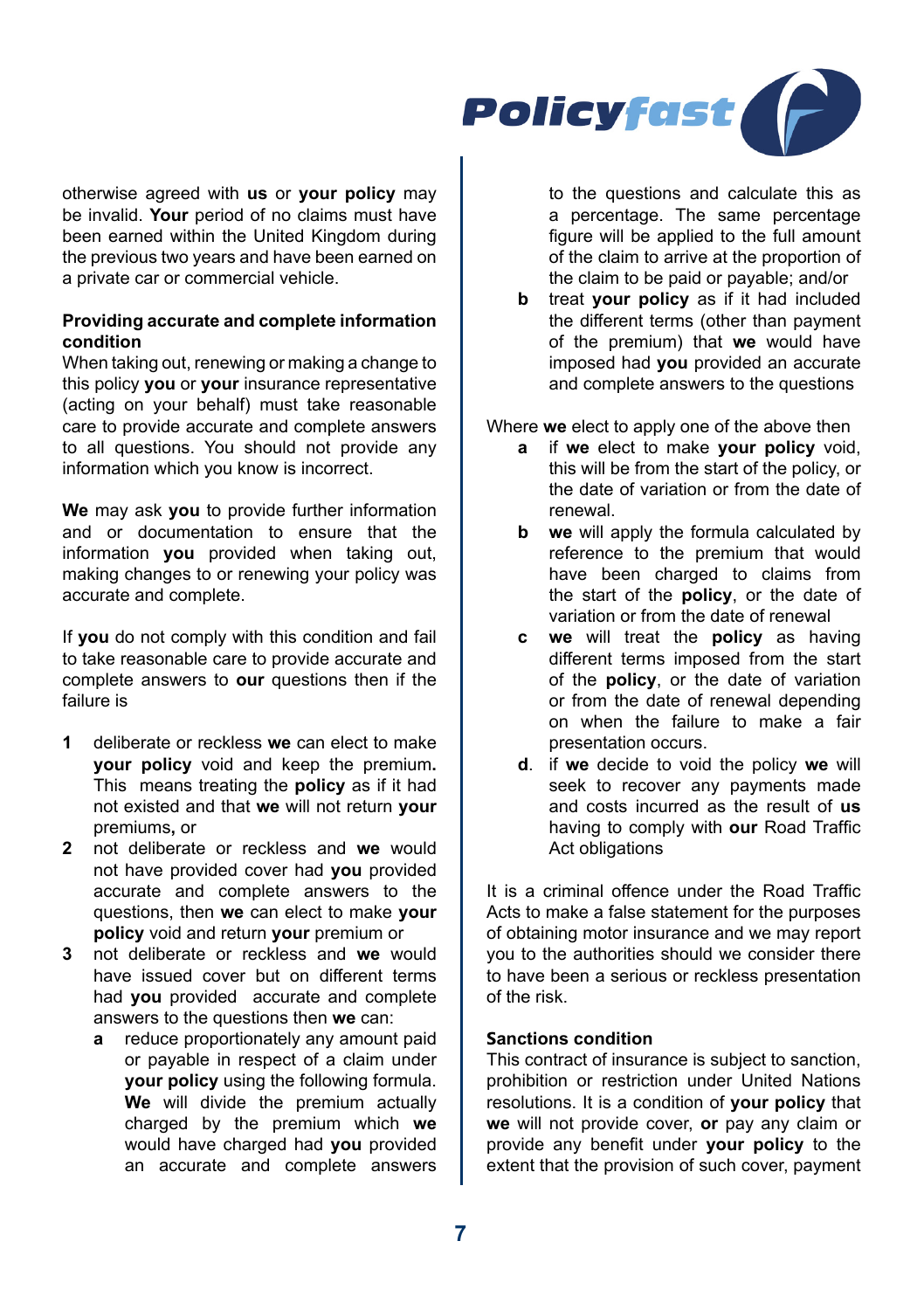

of such claim or provision of such benefit would expose **us,** or our parent, subsidiary or any AXA group member company, to any trade or economic sanctions, or violate any laws or regulations of the United Kingdom, the European Union, the United States of America or any other territory.

#### **Tax and registration condition**

Your vehicle must be taxed and registered in Great Britain, Northern Ireland, the Channel Islands or Isle of Man and where required must have a current Department of Transport test certificate (MOT).

#### **Temporary vehicles condition**

If **you** need cover for a temporary period on any vehicle that is not already covered by **your policy**, **you** must tell **your** insurance advisor beforehand and get a temporary cover note.

#### **Vehicle sharing condition**

**Your policy** also covers **your vehicle** when **you** are paid for carrying passengers for social reasons or similar provided **your vehicle** is not built or adapted to carry more than four passengers the passengers are not being carried as part of a business of carrying passengers and **you** do not profit from the total amount of money **you** are paid for the journey.

#### **General exclusions applicable to all parts of your policy**

The following general exclusions apply to all sections of **your policy**.

#### **Agreement with others exclusion**

**We** will not cover **you** for any costs or **claim**  arising as a result of an agreement or contract unless **we** would have had to pay the costs or **claim** anyway.

#### **Airside exclusion**

We will not cover **you** for any **claim** arising while **your vehicle** is being used in the parts of any airport or aerodrome to which aircraft have access.

#### **Earthquake exclusion**

**We** will not cover **you** for any **claim** arising, during or because of earthquake other than as provided for by Section 1 of **your policy**.

#### **Hazardous goods exclusion**

**We** will not cover **you** for any **claim** which is as a result of the carriage of **hazardous goods** in or on **your vehicle** unless this has been disclosed to **us** and **we** specifically agree to accept the risk. Cover is subject to the limitations as shown within Section 1 of **your policy**.

This exclusion does not apply where it would be necessary for **us** to meet **our** requirements under the Road Traffic Acts.

#### **Pollution or contamination exclusion**

**We** will not cover **you** for pollution or contamination unless caused by a sudden and unforeseen incident which occurs within the **period of insurance** except where necessary to meet the requirements of the Road Traffic Acts.

#### **Radioactive contamination exclusion**

**We** will not cover **you** for any **claim** arising from or because of

- **1** ionising, radiation or contamination by radioactivity from any irradiated nuclear fuel, or from any nuclear waste from burning nuclear fuel
- **2** the radioactive, toxic, explosive or other hazardous properties of any nuclear assembly or its nuclear parts.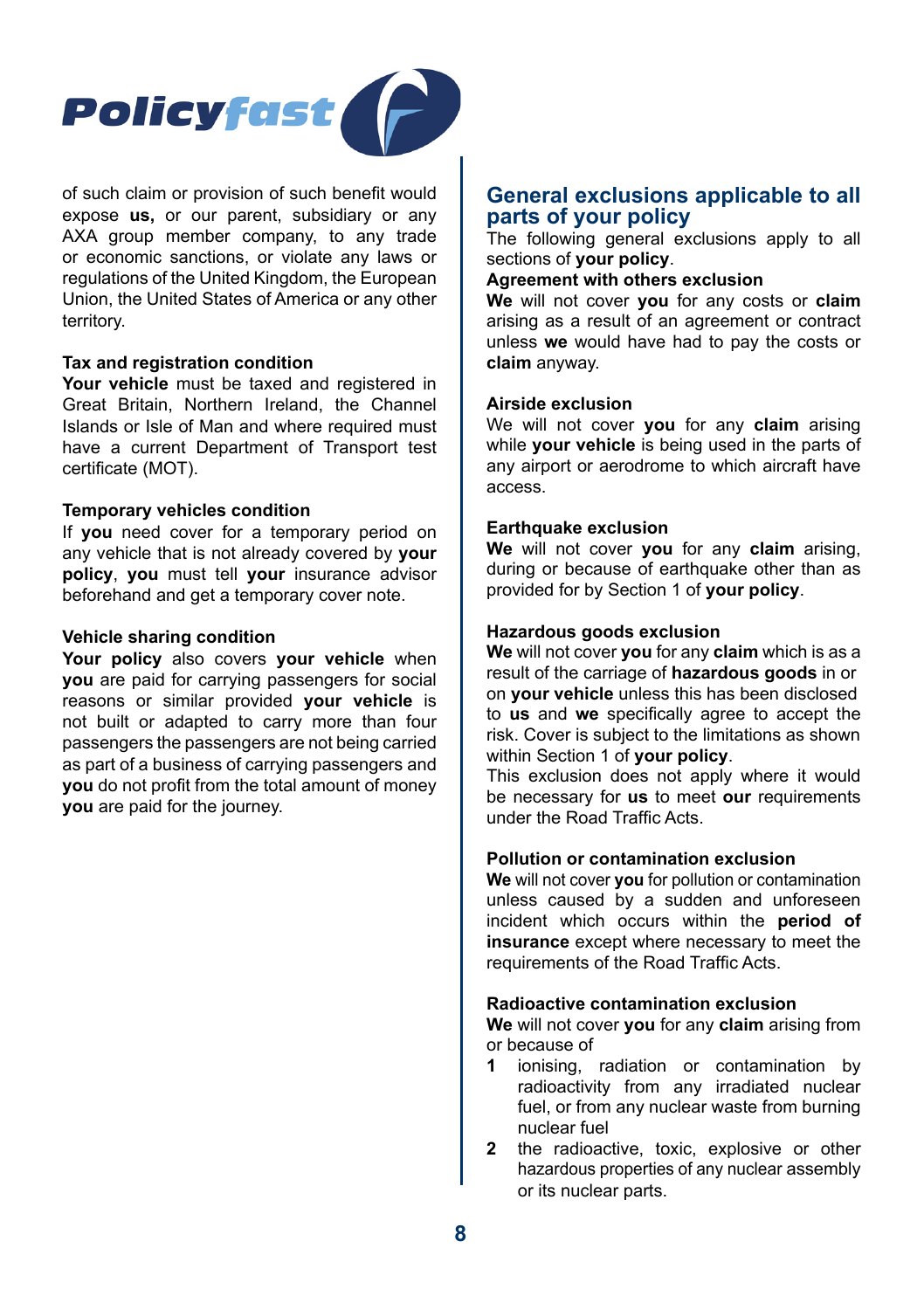

#### **Riot exclusion**

In anywhere other than in Great Britain, the Isle of Man or the Channel Islands, **we** will not cover **you** for any **claim** arising out of, during or because of riot or civil commotion other than as provided for by Section 1 of **your policy**.

#### **Uninsured drivers and use of your vehicle exclusion**

**We** will not cover **you** for any **claim** while **your vehicle** is being

- **1** used for any purpose that the **certificate of insurance** does not allow
- **2** driven by someone not allowed to drive by the **certificate of insurance**
- **3** driven by **you** if **you** do not hold a licence to drive the vehicle or **you** are disqualified from having such a licence
- **4** driven with **your** permission by someone who **you** know does not hold a licence to drive the vehicle unless that person has held a licence and is not disqualified from getting one

but **we** will still cover **you** under **1** and **2** if the **claim** arises because **your vehicle** was stolen or taken without **your** permission.

#### **War risk exclusion**

**We** will not cover **you** for any **claim** which is as a result of war, invasion, act of foreign enemies, hostilities (whether war has been declared or not), civil war, rebellion, revolution, insurrection, military coup or seized power, except where it is necessary to meet the requirements of the Road Traffic Acts.

# **Meanings of defined terms**

These meanings apply throughout **your policy**. If a word or phrase has a defined meaning, it will be highlighted in bold print and will have the same meaning wherever it is used. There are additional definitions specific to Section 12 which are shown in that section

#### **Accessory/Accessories**

Any items permanently attached to **your vehicle**  which is not directly related to its function or performance but forms an integral part of the vehicle and are not designed to operate independently of it.

#### **Approved repairer, Windscreen replacement provider**

A repairer from **our** approved network, who can be contacted using the phone number on page 2.

#### **Certificate(s) of insurance**

A document showing that **your policy** meets the legal requirements for insuring motor vehicles (as described in the Road Traffic Acts).

#### **Claim(s) or accident(s)**

An event which is insured under **your policy**. **Endorsements**

A wording contained in the **schedule** which changes the insurance cover provided in **your policy** booklet. An endorsement can either restrict or provide **you** with extra cover.

#### **Excess**

The first amount **you** must pay towards the cost of a **claim**. Sometimes more than one excess can apply, in which case **we** add them together. Please refer to Section 2 for more details.

#### **Green card**

An international insurance certificate.

#### **Hazardous goods**

Any material which is included within

- **1** the Road Traffic (Carriage of Dangerous Substances in Road Tankers and Tank Containers) Regulations 1922 or subsequent legislation, or
- **2** the Carriage of Dangerous Goods (Classification, Packaging and Labelling) an Use of Transportable Regulations 1996 or subsequent legislation. or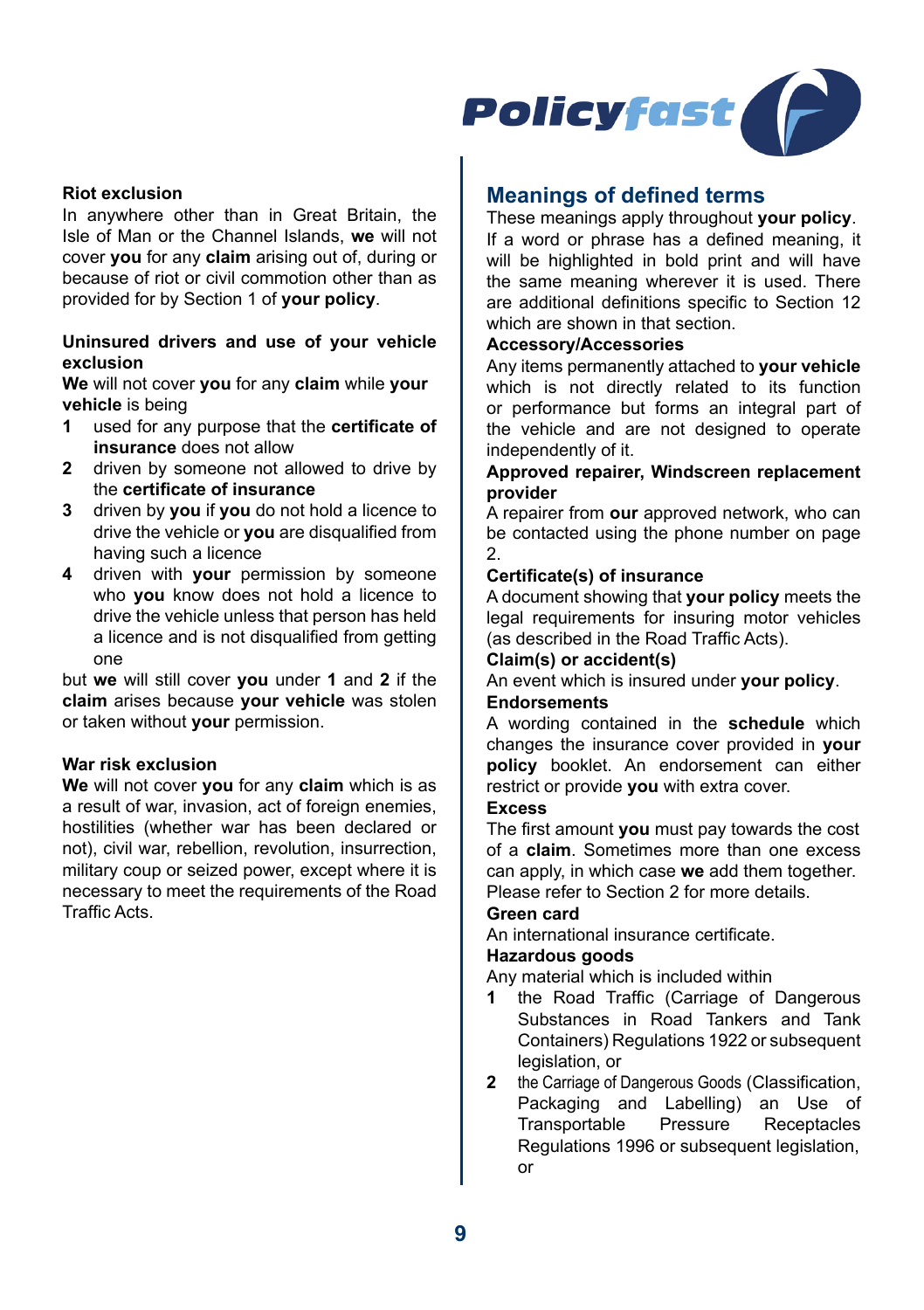

- **3** the Carriage of Explosives by Road Regulations 1996 or subsequent legislation.  $\alpha$ r
- **4** the list of substances that are hazardous to health published by the Health and Safety Executive or its successor

where **your vehicle** is required to display hazard warning (Hazchem or ADR) panels or Tremcards while the materials are being carried.

#### **Market value**

The cost of replacing **your vehicle** within the UK, with one of similar make, model, age, condition and mileage.

#### **Period of insurance**

The period from the effective date up to and including the expiry date as shown on **your schedule** and **certificate of insurance**.

#### **Personal belongings**

Personal property within **your vehicle** including clothing, portable audio equipment, multi-media equipment, communication equipment, personal computers, satellite navigation and radar detection systems not permanently fitted to **your vehicle**.

#### **Policy**

The policy booklet, **schedule**, **certificate of insurance**, optional covers and any **endorsements**  attached or issued.

#### **Schedule**

This is issued with **your policy** booklet and shows details of **your vehicle**, your **policy** cover, the premium and any additional **endorsements** that apply.

#### **Statement of fact**

The information given to **us** by **you** when arranging this insurance.

#### **Terrorism**

An act, including but not limited to the use of force or violence and/or the threat thereof, of any person or group(s) of persons whether acting alone or on behalf of or in connection with any organisation(s) or government(s), committed for political, religious, ideological or similar purposes including the intention to influence any government and/or put the public or any section of the public in fear.

In any action, law suit or other proceedings where **we** allege that by reason of this definition any loss or damage is covered only up to a specified limit, the burden of providing to the contrary will be upon **you**.

In the event that any part of the limitation in respect of terrorism is found to be invalid or unenforceable, the remainder shall remain in full force and effect.

#### **We, us, our**

AXA Insurance UK plc.

A different meaning applies in Section 12.

#### **You, your**

The person, firm, company or organisation shown in the **schedule** as the insured.

#### **Your vehicle**

The vehicle described on **your certificate of insurance** or temporary cover note and **policy schedule**.

# **Guide to your policy cover**

| <b>Type of cover</b>           | Sections which apply                                                                                                                                                                                                               |
|--------------------------------|------------------------------------------------------------------------------------------------------------------------------------------------------------------------------------------------------------------------------------|
| Comprehensive                  | All sections of the <b>policy</b><br>apply                                                                                                                                                                                         |
| Third party, fire<br>and theft | All sections of the <b>policy</b><br>apply, except for Sections<br>3.5.6 and 7.<br>Section 2 only applies to<br>loss or damage caused<br>directly by fire, self-ignition,<br>lightning, explosion, theft<br>or<br>attempted theft. |
| Third party                    | All Sections of the <b>policy</b><br>apply, except for sections<br>$2.3.5.6$ and $7.$                                                                                                                                              |

Subject also to the exclusions and conditions of any **endorsements** specified on **your policy schedule**.

All sections of cover should be read in conjunction with the General conditions and exclusions applicable to all parts of your policy shown on pages  $3 - 9$ .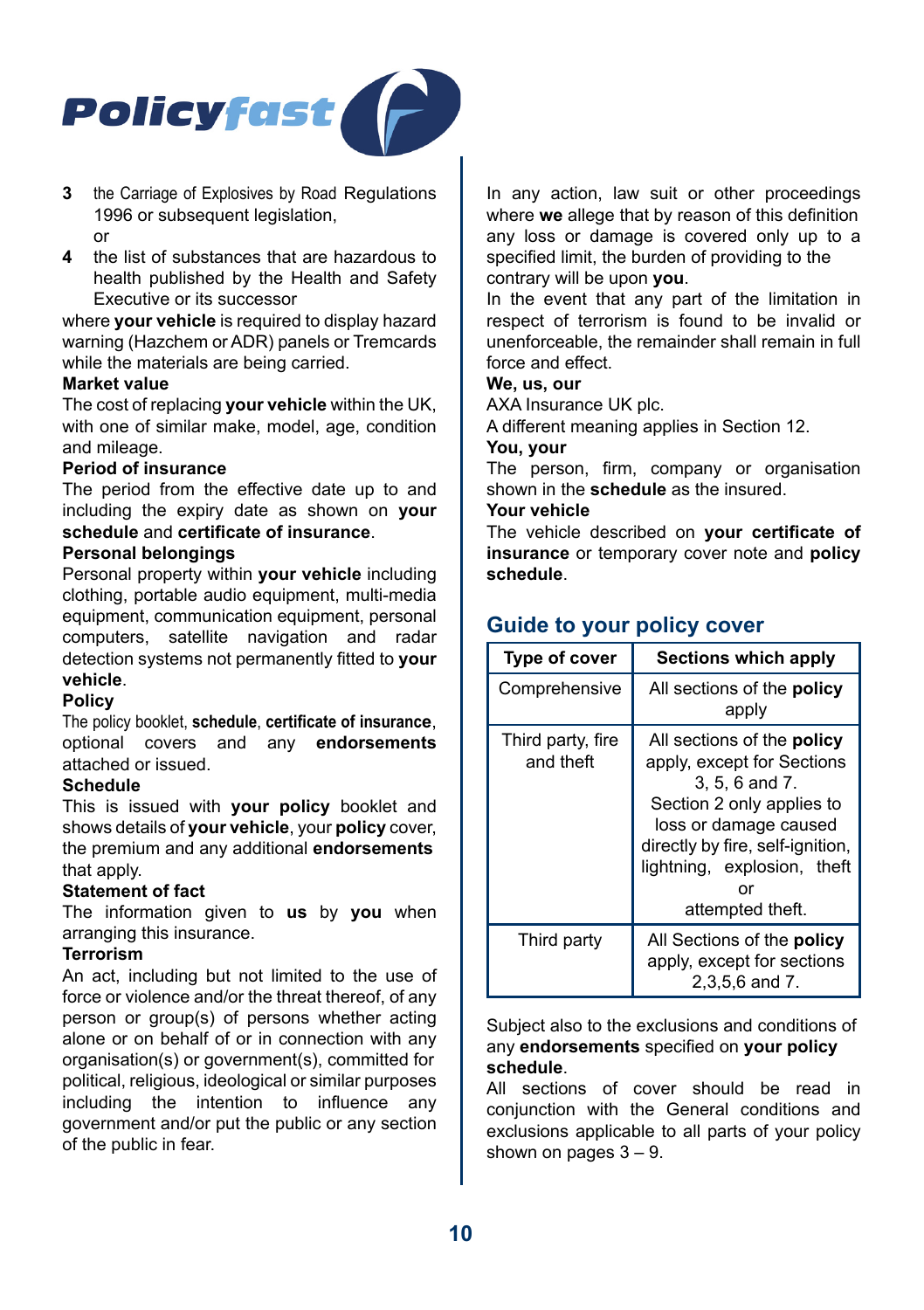

# **Section 1 – Legal liability to third parties**

#### **What is covered**

**We** will cover **you** against **your** legal liability resulting from any one **accident** involving **your vehicle** for

- **1** death of or bodily injury to anyone and
- **2** damage to property resulting from any **accident** involving **your vehicle**, or loading or unloading of **your vehicle**.

#### **Corporate manslaughter and corporate homicide – legal defence costs**

With **our** written consent, the limit of cover provided under Section 1 of **your policy** includes

- **1 your** legal fees and expenses incurred for defending proceedings including appeals
- **2** costs of prosecution awarded against **you**  arising from any health and safety inquiry or criminal proceedings for any breach of the:
	- **a** Health and Safety at Work etc Act 1974;
	- **b Health and Safety at Work (Northern**) Ireland) Order 1978;
	- **c** Corporate Manslaughter and Corporate Homicide Act 2007

Provided always that **we** will not be liable:

- for more than £5,000,000 in total in respect of any one action or series of actions arising out of any one insured event and in aggregate during any one **period of insurance**
- **2** unless the proceedings relate to an actual or alleged act, omission or incident committed during the **period of insurance** within Great Britain, Northern Ireland, the Isle of Man or the Channel Islands and in connection with the business
- **3** unless the proceedings relate to an actual or alleged act, omission or incident arising from the ownership, possession or use by or on behalf of **you** of any motor vehicle or trailer in circumstances where compulsory insurance or security is required by the Road Traffic Acts
- **4** in respect of proceedings which result from any deliberate act or omission by **you**
- **5** where indemnity is provided by another insurance policy
- **6** for fines or penalties or the cost of implementing any remedial order or publicity order
- **7** for any appeal against any fine penalty remedial order or publicity order
- **8** for costs incurred as a result of the failure to comply with any remedial order or publicity order
- **9** for costs and expense insured by another policy
- **10** for fees of any solicitor or council appointed by or on behalf of any person entitled to indemnity unless consent to the appointment has been agreed by **us**.

#### **Costs and expenses**

For any event where **we** provide insurance under this section, **we** will pay

- **1** solicitors' fees to represent anyone insured under this section at a Coroner's Inquest or Fatal Accident Inquiry
- **2** for the defence in any Court of Summary Jurisdiction
- **3** the cost of legal services to defend a charge of manslaughter or causing death by reckless driving
- **4** any emergency treatment fees **we** are required to pay by the Road Traffic Acts
- **5** any other legal fees, costs and expenses incurred to investigate or defend a **claim**  against **you**, with **our** written consent.

#### **Hazardous goods**

If **we** specifically agree to accept a risk where a vehicle must legally carry Hazardous Chemical plates the following will apply:<br>1 all drivers and vehicle

- all drivers and vehicle attendants must hold a current and valid ADR certificate in accordance with the carriage of dangerous goods by road regulations
- **2 our** liability will be limited to £250,000 whilst **hazardous goods** are being transported in respect of any one **claim** or series of **claims**  arising out of one event involving **your vehicle** or whilst loading or unloading it. Unless **we** have to exceed this limit to meet the requirements of the Road Traffic Acts.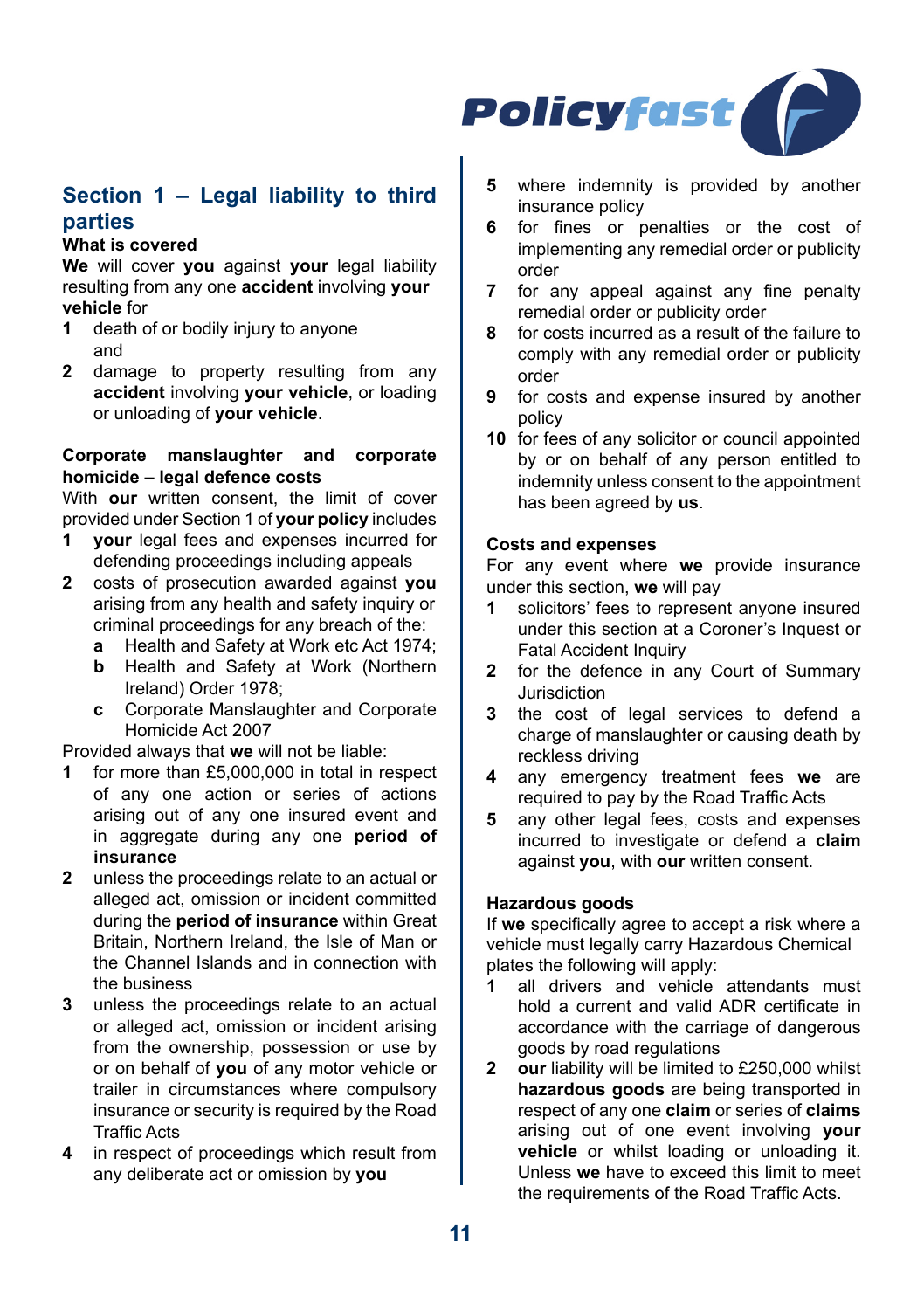

#### **Terrorism**

In respect of **terrorism**, where **we** are liable under Road Traffic Acts the maximum amount **we** will pay for damage to property as a result of any **accident** or **accidents** caused by **your vehicle**, or vehicles driven or used by **you**, or any other person, and for which cover is provided under this section will be

- **1** £5,000,000 including costs and expenses incurred with **our** written consent in respect of all **claims** arising out of one event, or
- **2** such greater sum as may in the circumstances be required by the Road Traffic Acts.

#### **Vehicles which are covered**

- **1** The vehicle specified on **your certificate of insurance** or temporary cover note and **policy schedule**.
- **2** Any trailer or mechanically broken down vehicle whilst attached to **your vehicle**.

#### **Who is covered by this section**

**You** and the following people are insured under this section

- **1** anyone allowed by the **certificate of insurance** to drive **your vehicle**
- **2** any passenger travelling in, or getting into or out of **your vehicle**.

If anyone insured under this section dies, **we** will continue to provide insurance for the estate of that person in respect of any liabilities incurred which are otherwise covered by **your policy**

#### **What is not covered**

**We** will not provide cover under this section

- **1** for any amount in excess of £5,000,000 (excluding legal costs) for any one **claim**, or number of **claims**, arising out of one event in respect of damage to property
- **2** if the person who is covered by this section knows that the driver at the time of the **accident** has never held a licence to drive the vehicle, or is disqualified from having such a licence, unless a licence to drive is not required by law
- **3** for death of, or bodily injury to, any person

arising out of and in the course of that person's employment other than where it is necessary to meet the requirements of the Road Traffic Acts

- **4** for loss of or damage to property
	- **a** owned by or in care of the person who is covered by this section
	- **b** being carried in or on **your vehicle** or trailer
- **5** for loss of or damage to **your vehicle** or trailer
- **6** for death, injury or damage caused or arising beyond the limits of any carriageway or thoroughfare, in connection with the loading or unloading of **your vehicle** by anyone other than the driver or attendant of **your vehicle**
- **7** to anyone who does not keep to the terms of **your policy** as far as they can apply
- **8** for death, injury or damage caused by or connected with property on which **you** have carried out any process of manufacture, construction, alteration, repair or treatment directly or indirectly caused in connection with using **your vehicle**
- **9** for death, injury, or damage resulting from the explosion of any pressurised container which is part of plant attached to **your vehicle**, except so far as is necessary to satisfy the Road Traffic Acts
- **10** damage to any bridge, viaduct, weigh bridge, road or anything beneath by vibration or by the weight of **your vehicle** and its load if **your vehicle** and/or trailer exceeds the maximum gross vehicle, plated or train weight permitted by the relevant law
- **11** for death, injury or damage caused by operating any mobile plant trailer as a tool of trade, other than where it is necessary to meet the requirements of the Road Traffic Acts.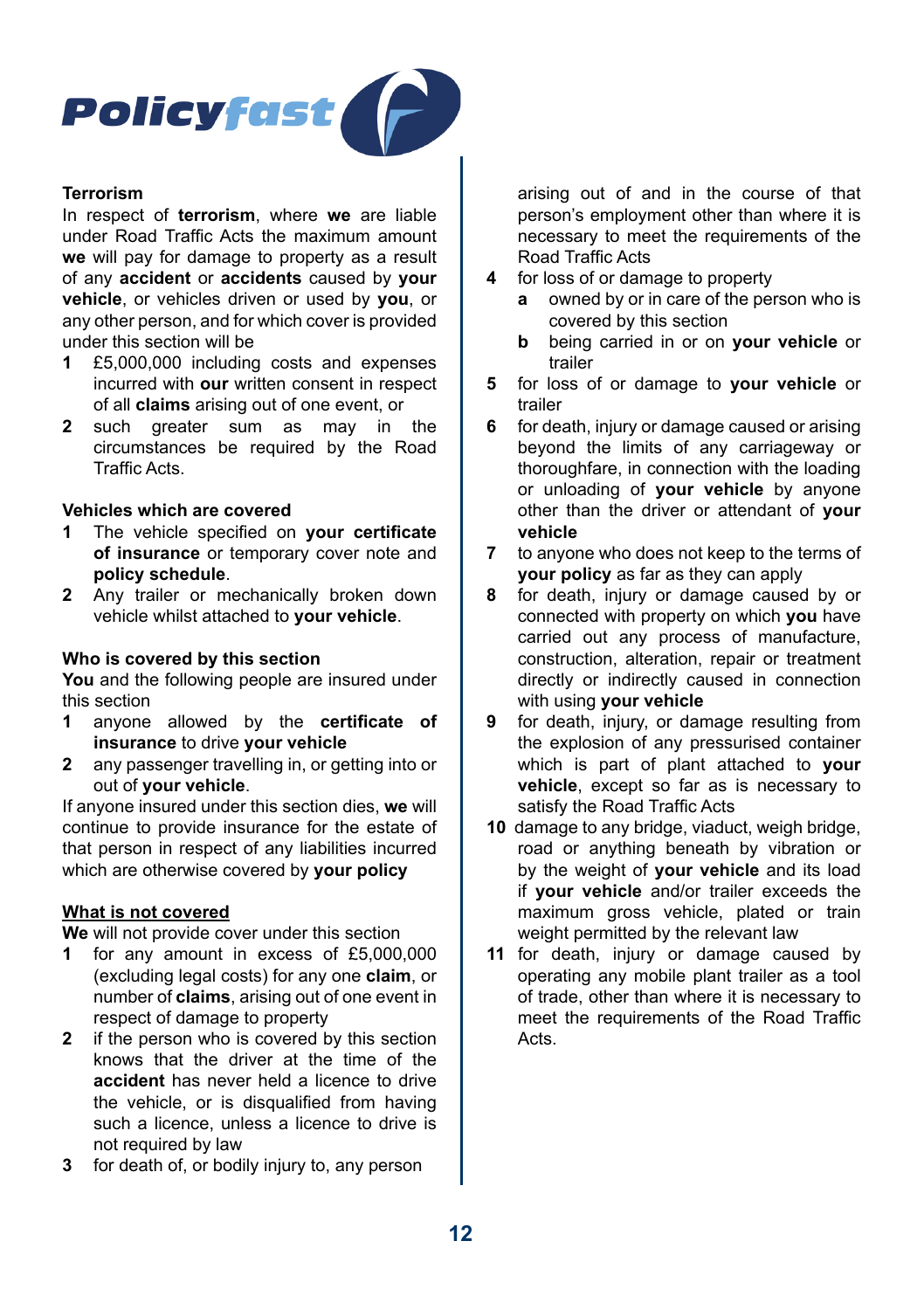

# **Section 2 – Loss of or damage to your vehicle**

# **What is covered**

If **your vehicle** is lost or damaged, **we** will

- **1 repair**, or<br>**2 replace c**
- **2 replace**, or<br>**3 pay** in cash
- **3** pay in cash the cost of the loss or damage. In the event of a total loss, the limit of cover under this section will be the **market value**  of **your vehicle** and its fitted **accessories**  and spare parts in or on **your vehicle** at the time of the loss or damage. **We** will not pay more than **your** estimate of value shown in the **schedule**. If the only loss or damage to **your vehicle** is a broken window or windscreen please refer to Section 3 – Broken windows and windscreens.

#### **Audio visual communication and guidance equipment**

**We** will pay for

- **1** any type of audio visual communication and guidance equipment that formed an integral part of the vehicle at original manufacture and
- **2** up to £500 after deduction of the **excess** as shown on **your policy schedule** for any one **claim** for loss of or damage to permanently fitted audio visual communication or guidance equipment that was not fitted as a standard **accessory** to **your vehicle** at the time of the vehicle manufacture.

#### **Replacement of locks due to the loss or theft of keys**

In the event of keys or transmitters for **your vehicle** or the security immobilisation keys or transmitters for **your vehicle** being lost or stolen, provided **you** have reason to believe that any person who finds, or has stolen, such items would be able to identify the whereabouts of **your vehicle**, and **you** report the loss to the Police within 24 hours of discovering it **we** will pay for replacing

- **1 door and/or boot locks**<br>**2 ignition/steering locks**
- **2** ignition/steering locks<br>**3** lock transmitter and ce
- lock transmitter and central locking interface
- **4** immobilisation/alarm system

subject to a maximum payment of £500 for any one incident.

The loss or theft of keys sub section of cover is not subject to payment of any **excess**.

#### **Recovery and redelivery**

If **you** cannot use **your vehicle** as the result of loss or damage covered under this section **we**  will pay the costs of<br>1 **protecting** it and

- **1** protecting it and moving it to the nearest repairers and
- **2** returning it to **you** after repair to any address **you** wish as long as the cost is no more than it would be if **we** delivered it to **your** address shown in the **schedule**.

#### **Replacement vehicles**

- If<br>1
- **1 your vehicle** has a gross vehicle weight of 3.5 tonnes or less, and
- **2** within a period of six months after the date of purchase and first registration by **you** of **your vehicle** as new

**your vehicle** is lost by theft, or damaged and the cost of repairs exceeds 60% of the manufacturers list price (including VAT), at the time of the **claim**, **you** are entitled to a replacement vehicle instead of **your vehicle** being repaired.

If **you**, and anyone else **we** know of who has an interest in **your vehicle** (such as a lender under a hire purchase agreement) agree, **we**  will replace **your vehicle** with a new one of the same make and model.

If a replacement vehicle of the same make and model is not available, the most **we** will pay is the **market value** of **your vehicle** and its fitted **accessories** and spare parts at the time of the loss or damage.

#### **Your contribution**

#### **Policy excess**

The amount **you** must pay towards each and every **claim** under this section will be shown on **your schedule**.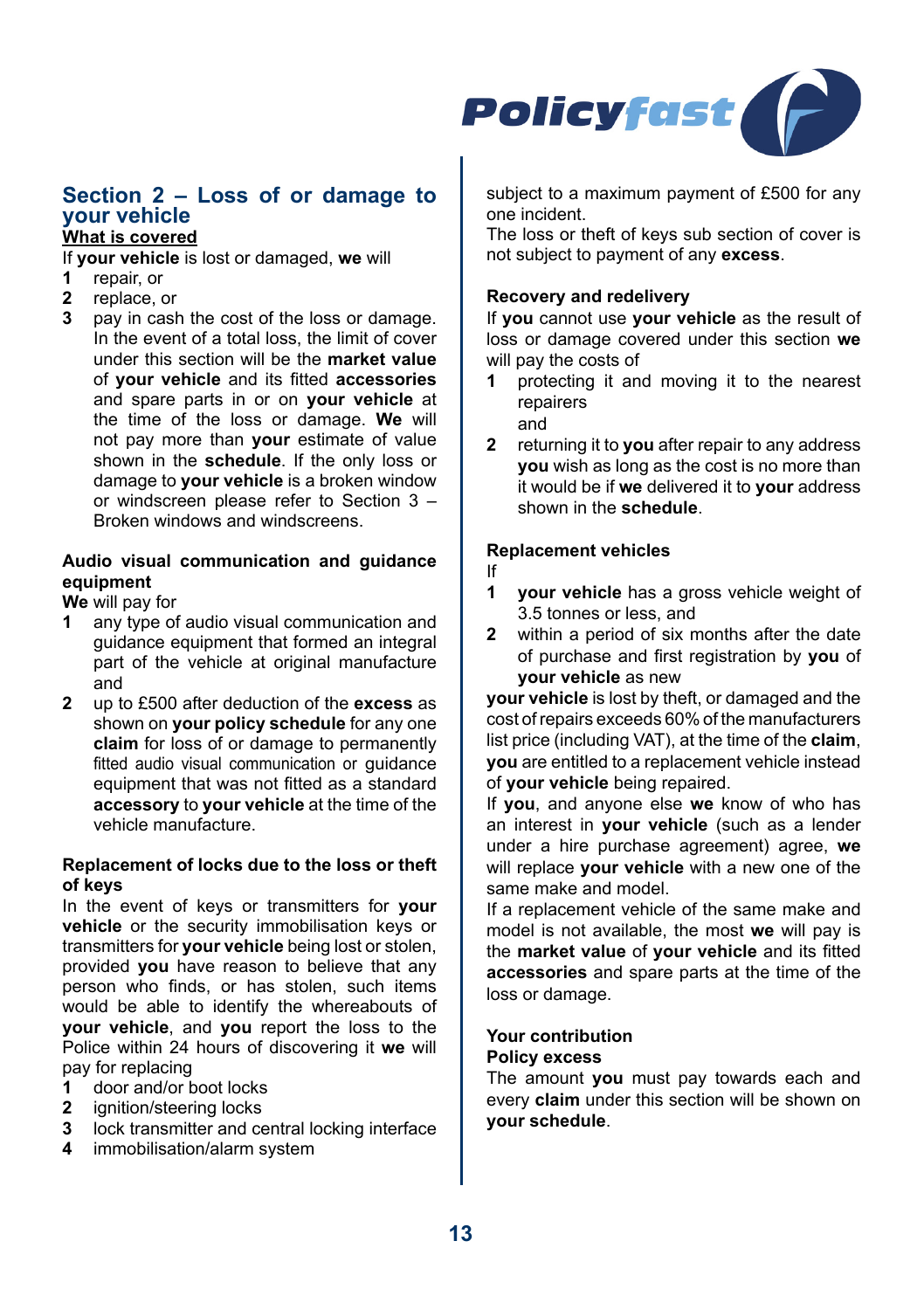

#### **Young and inexperienced drivers excess**

**You** must pay an amount towards a **claim** for all loss or damage to **your vehicle**. This will depend on the age and experience of the person driving.

This **excess** will apply in addition to the **policy excess**. The following table shows the amount **you** pay.

| Age of driver                                                                                                                                                            | Amount<br>pay | vou |
|--------------------------------------------------------------------------------------------------------------------------------------------------------------------------|---------------|-----|
| Under 21 years old                                                                                                                                                       | £300          |     |
| $21 - 24$ year old                                                                                                                                                       | £150          |     |
| At least 25 years old with a<br>licence to drive the vehicle<br>is<br>1 a provisional licence,<br>nr<br>2 a full UK or EU licence,<br>but held for less than<br>one year | £150          |     |

#### **Voluntary excess**

If **you** have chosen a voluntary **excess**, this will be shown on **your schedule** and will apply in addition to both the **policy excess** and any young and inexperienced drivers **excess** for each and every **claim** under this section.

#### **What is not covered**

**We** will not pay for

- **1** broken windows or windscreens (including any resulting scratched bodywork) if this is the only damage to **your vehicle**  (see Section 3 – Broken windows and windscreens)
- **2** any reduction in the **market value** of **your vehicle** following its repair
- **3** loss of use of **your vehicle**
- **4** depreciation
- **5** wear and tear
- **6** mechanical or electrical
	- **a** breakdowns
	- **b** failures
	- **c** breakages
- **7** damage to tyres caused by braking, punctures, cuts or bursts
- **8** loss of **your vehicle** or other property where it is obtained by any person, or where any person attempts to obtain it, using any form of payment which proves to be counterfeit, false, fraudulent, invalid, unable to be collected, irrecoverable or irredeemable for any reason
- **9** loss of or damage to **your vehicle** where possession is obtained by fraud, trick or false pretence
- **10** loss or damage to **your vehicle** as the result of
	- **a** lawful repossession, or
	- **b** return to its rightful owner or
	- **c** seizure by the Police or their authorised representatives
- **11** loss or damage arising from the theft of, or from, **your vehicle** whilst the
	- **a** ignition and/or
	- **b** entry and/or
	- **c** immobilisation

key(s), transmitter(s) or other device(s) have been left in or on **your vehicle**

- **12** loss or damage caused by an inappropriate type or grade of fuel being used in **your vehicle**
- **13** the costs for reinstating or replacing data of any form that was held on or stored by any equipment that may be covered under this section.
- **14** Any damage caused deliberately by **you** or anyone else insured under **your policy**.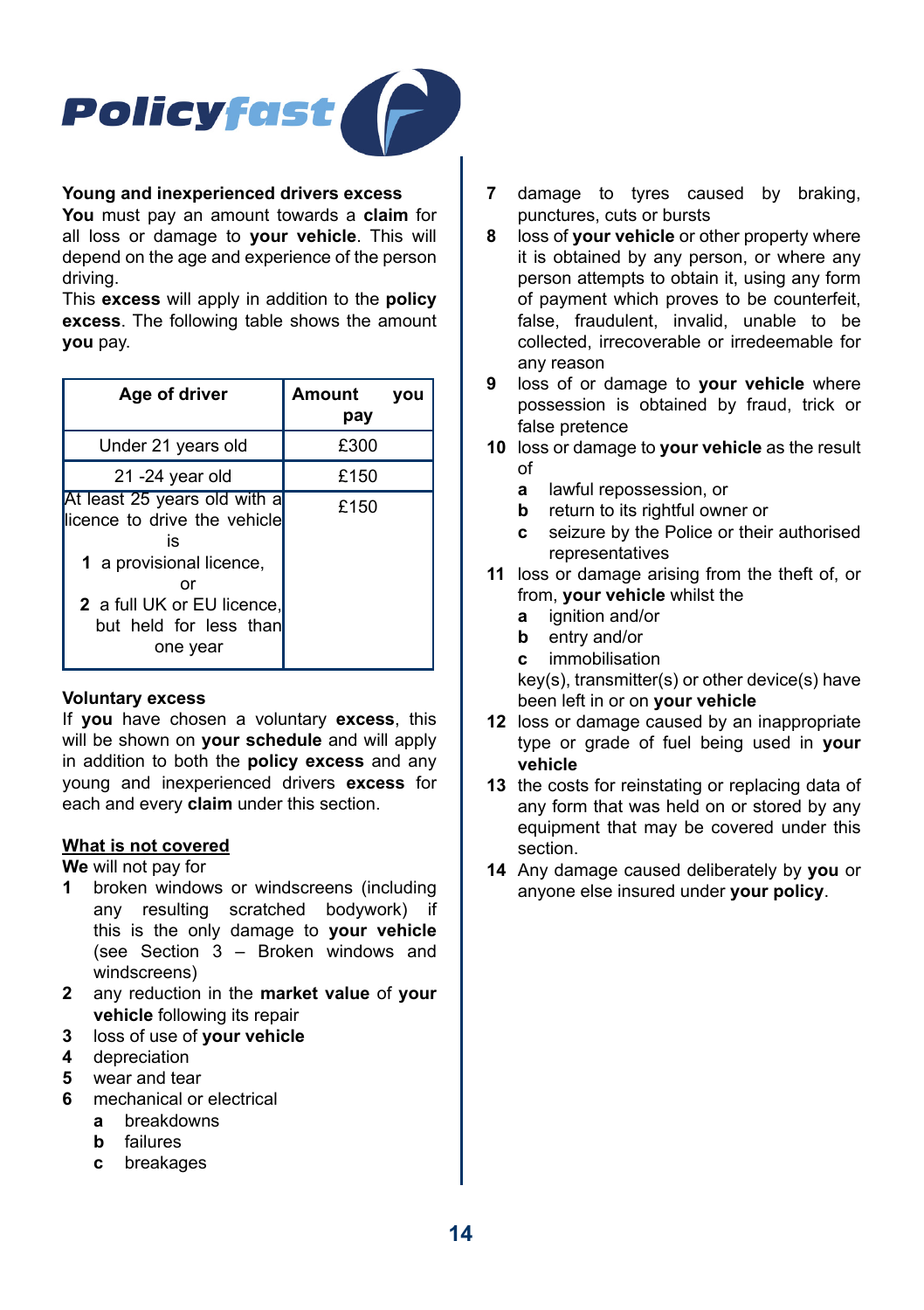

# **Section 3 – Broken windows and windscreens**

Also see Section 12 – AXA UK Assistance for details of the service **we** provide for broken windows and windscreens.

#### **What is covered**

- **1** Breakage of windows and windscreens in **your vehicle**
- **2** Any resulting scratched bodywork provided there is no other damage to **your vehicle**.

**Broken windows and windscreens excess You** must pay the amount shown on **your certificate of insurance** towards every **claim**  for replacement of windows or windscreens.

#### **What is not covered**

**We** will not pay more than £100, after **your**  contribution has been deducted, unless repair or replacement is carried out by a **windscreen replacement provider** authorised by **us**.

# **Section 4 – Trailers and towing**

#### **What is covered**

Any trailer shown on **your schedule** which is

- **1** attached to **your vehicle**
- **2** detached from **your vehicle** and not beingused

will be covered to the same extent as the cover being provided for **your vehicle**.

**We** will also cover

- **a** any other trailer (but only whilst attached to **your vehicle**) will be covered to the same extent as the cover being provided for **your vehicle**
- **b your** liability under Section 1 of this **policy**  whilst towing a broken down mechanically propelled vehicle attached to **your vehicle**.

#### **What is not covered**

**We** will not provide insurance under this section

- **1** for any trailer while it is attached to any vehicle other than **your vehicle**
- **2** if **you** have exceeded the current DVLA requirements for towing trailers
- **3** if **your vehicle** is towing any broken down vehicle for payment or reward
- **4** for loss of or damage to any broken down vehicle which is being towed by **your vehicle**
- **5** for loss of or damage to any property being carried in or on any trailer or broken down vehicle
- **6** for death, injury or damage caused by operating any mobile plant trailer as a tool of trade, other than where it is necessary to meet the requirements of the Road Traffic Acts.

# **Section 5 – Personal injury to your driver**

#### **What is covered**

If the driver of **your vehicle** is injured in an **accident** which is the subject of a **claim** under Section 1 or Section 2 of **your policy we** will pay £5,000 to **your** driver's estate, if within three months of the **accident** the injury is the sole cause of death.

#### **What is not covered**

**We** will not pay if<br>1 suicide atter

- **1** suicide, attempted suicide, alcoholism or drug addiction causes, contributes to or speeds up such death
- **2** death happens more than three months after the **accident**
- **3 you** are a firm, company or the named policyholder is more than one person.

## **Section 6 – Medical expenses What is covered**

If **you**, **your** driver, or any person travelling in **your vehicle**, is injured in an **accident** which is subject of a **claim** under Section 1 or Section 2 of this **policy we** will pay medical, surgical and dental fees up to £250 for each person injured.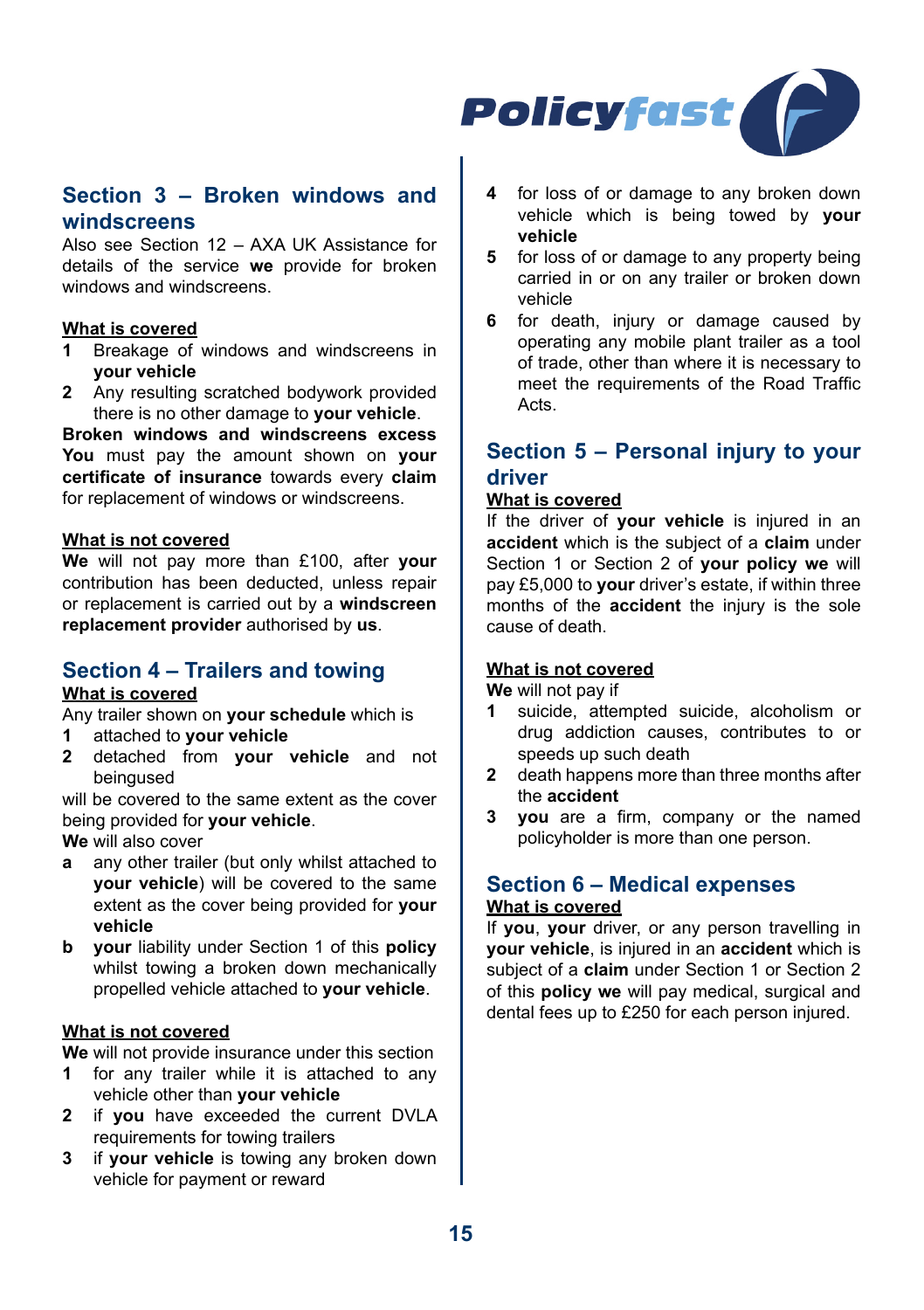

# **Section 7 – Personal belongings**

#### **What is covered**

In the event of an **accident** involving **your vehicle**, **we** will pay up to £250 in total for loss of or damage to **personal belongings** in, or on, **your vehicle**.

If **you** wish, instead of paying **you**, **we** will pay the owner of the lost or damaged property.

Payment by **us** to the owner of the lost or damaged **personal belongings** will end **our**  liability.

#### **What is not covered**

- **1** wear, tear and loss of value of any **personal belongings**<br>money stamps.
- **2 money** stamps, tickets, documents or securities (such as share or bond certificates)
- **3** goods, tools or samples carried for any trade or business
- **4** loss or damage when no one is in **your vehicle** unless
	- **a** all windows, doors, roof openings and hood are closed and locked
	- **b** all keys or devices are kept securely away from **your vehicle** by **you** or the driver of **your vehicle**
	- **c** all **personal belongings** are in a locked boot, or a glove compartment.
- **5 loss of or damage to any audio, entertainment,**<br>phone **radar** detection or satellite phone, radar detection or navigational equipment, including the cost of reinstating data on these systems.

# **Section 8 – Service or repair**

#### **What is covered**

**We** will continue to provide cover under **your policy** while **your vehicle** is in the custody or control of a motor garage, or other similar business, which **you** do not own, for the purpose of

- 1 maintenance<br>2 repair
- **2** repair
- **3** testing, or
- **4** servicing.

This is subject to the terms and conditions of **your policy** other than any limitations which exist on **your certificate of insurance** in respect of use and driving.

# **Section 9 – Third party uninsured drivers**

#### **Third party uninsured drivers**

If **you** make a **claim** following an **accident** and the driver of the other vehicle is not insured **you**  will not lose **your** no claim discount or have to pay any **excess** as a result of the **accident**  provided that:

- **1 we** establish that the **accident** is not **your**  fault and
- **2 you** are able to provide details of the other vehicle's make, model and registration number and the name and address of the person driving the other vehicle

**You** may have to pay **your excess** initially and **your** no claims discount may be temporarily reduced but **your excess** will be reimbursed and no claims discount reinstated if **you** are able to meet all the conditions of this section.

# **Section 10 – Territorial limits and European travel**

# **What is covered**

**We** will provide insurance as shown in **your policy**, the **schedule** and the **certificate of insurance** whilst **your vehicle** is in, or travelling between, Great Britain, Northern Ireland, the Republic of Ireland, the Isle of Man and the Channel Islands.

**We** will also provide **your policy** cover for a maximum period of 93 days any one **period of insurance** whilst **your vehicle** is being used in.<br>**1** any other member country of the European

- **1** any other member country of the European Union and/or
- **2** any other country which has agreed to follow European Union directives on motor insurance and is approved by the Commission of the European Union.

If **you** intend to travel within the territories shown in 2 above for a period beyond 93 days during any one **policy** period **you** must inform **us** to enable **us** to consider what terms **we** wish to apply.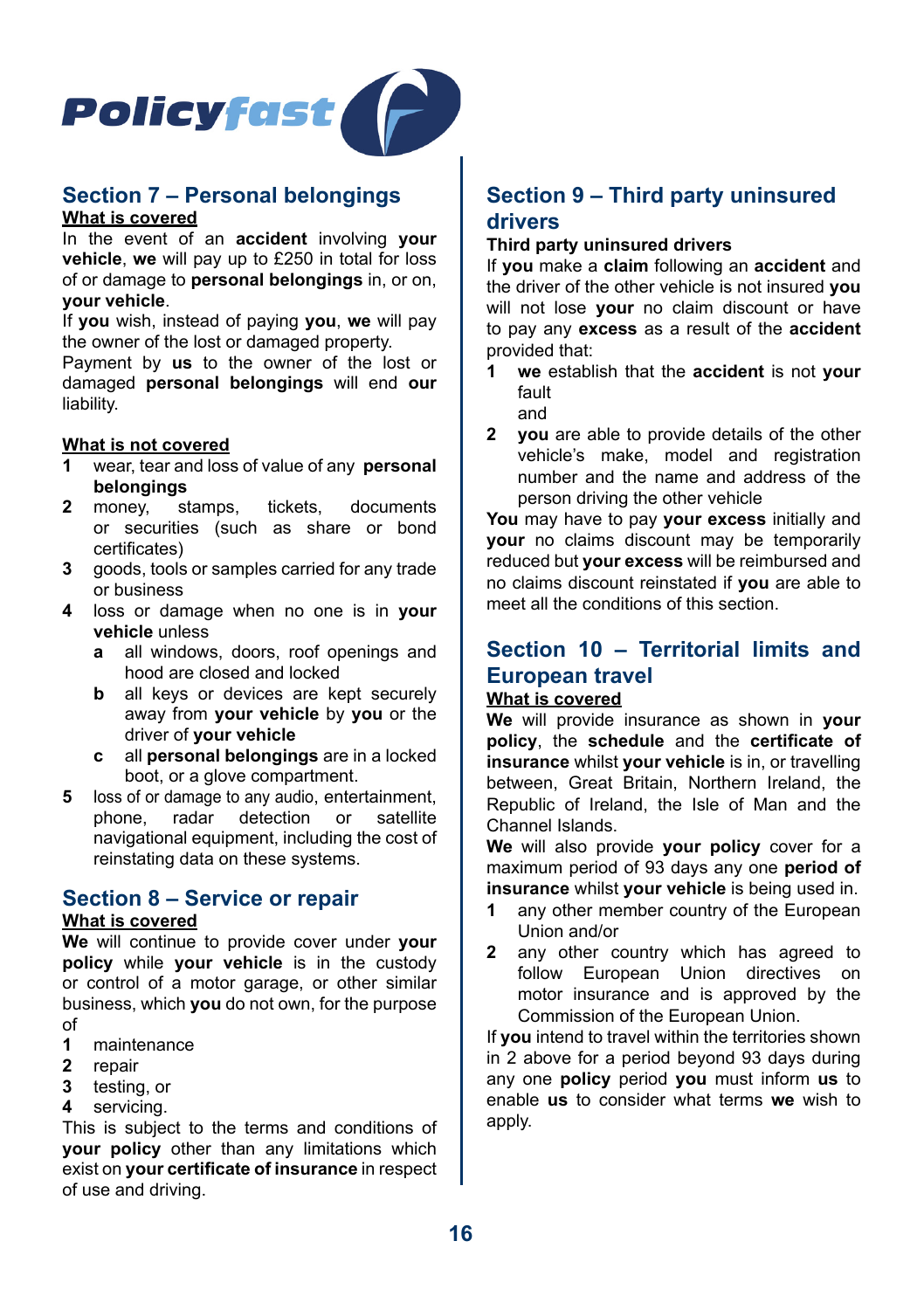

#### **Travel outside of the territorial limits**

If **you** intend travelling to a country which is not mentioned in 1 or 2 above, then **you** must contact **us** before **you** leave so that **we** can consider whether **we** are able to provide **you**  with cover.

Provision of cover outside of the countries specified in 1 and 2 above is at **our** discretion, and if provided, may be subject to additional terms being imposed on **your** cover and payment by **you** of an additional premium. Full details will be provided at the time of **your** request.

Please give **us** at least 14 days' notice of the intention to travel abroad to allow **us** adequate time to process the request and issue a **green card**.

#### **Issue of a green card**

Although **your** current **certificate of insurance**  is evidence that **you** have cover which meets compulsory motor insurance legislation within the countries specified within 1 and 2, **we** will, if **you** ask **us**, issue a **green card**.

Please give **us** at least 14 days' notice of the intention to travel abroad to allow **us** adequate time to process the request.

#### **Customs duty**

If **your vehicle** is involved in an **accident**  outside of the UK, **we** will pay any customs duty that arises as the direct result of any loss or damage insured by **your policy**.

# **Section 11 – No claims discount when you renew**

#### **No claims discount when you renew**

If **you** have not made a **claim** during the current insurance year **we** will include a discount in **your** renewal premium. **We** will give **you** this discount for each **claim** free year **you** have disclosed to **us** or have earned under **your policy** up to **our** maximum entitlement.

If **you** have not chosen to protect **your** no claims discount and **you** make one **claim** during the insurance year, the number of **claim** free years **you** earn will be reduced as follows

| Claim free years<br>you have earned | <b>Claim free years</b><br>reduced to |
|-------------------------------------|---------------------------------------|
| 1 year                              | NIL                                   |
| 2 years                             | NIL                                   |
| 3 years                             | 1 year                                |
| 4 years                             | 2 years                               |
| 5 or more years                     | 3 years                               |

If **you** make two or more **claims** in the previous insurance year, **you** will not get a no claim discount when it is time to renew **your policy**. **Your** no claim discount cannot be transferred to anyone else. No claims discount can only be earned by **you** if **your policy** has been in force for a period of 12 months.

**Your** no claim discount will not be affected by

- **1** payments for emergency treatment fees under the Road Traffic Acts, or
- **2** payments solely made under Section 3 of **your policy** for broken windows or windscreens in **your vehicle**.

This section does not apply to trailers or to any vehicle where cover under Section 1 does not apply.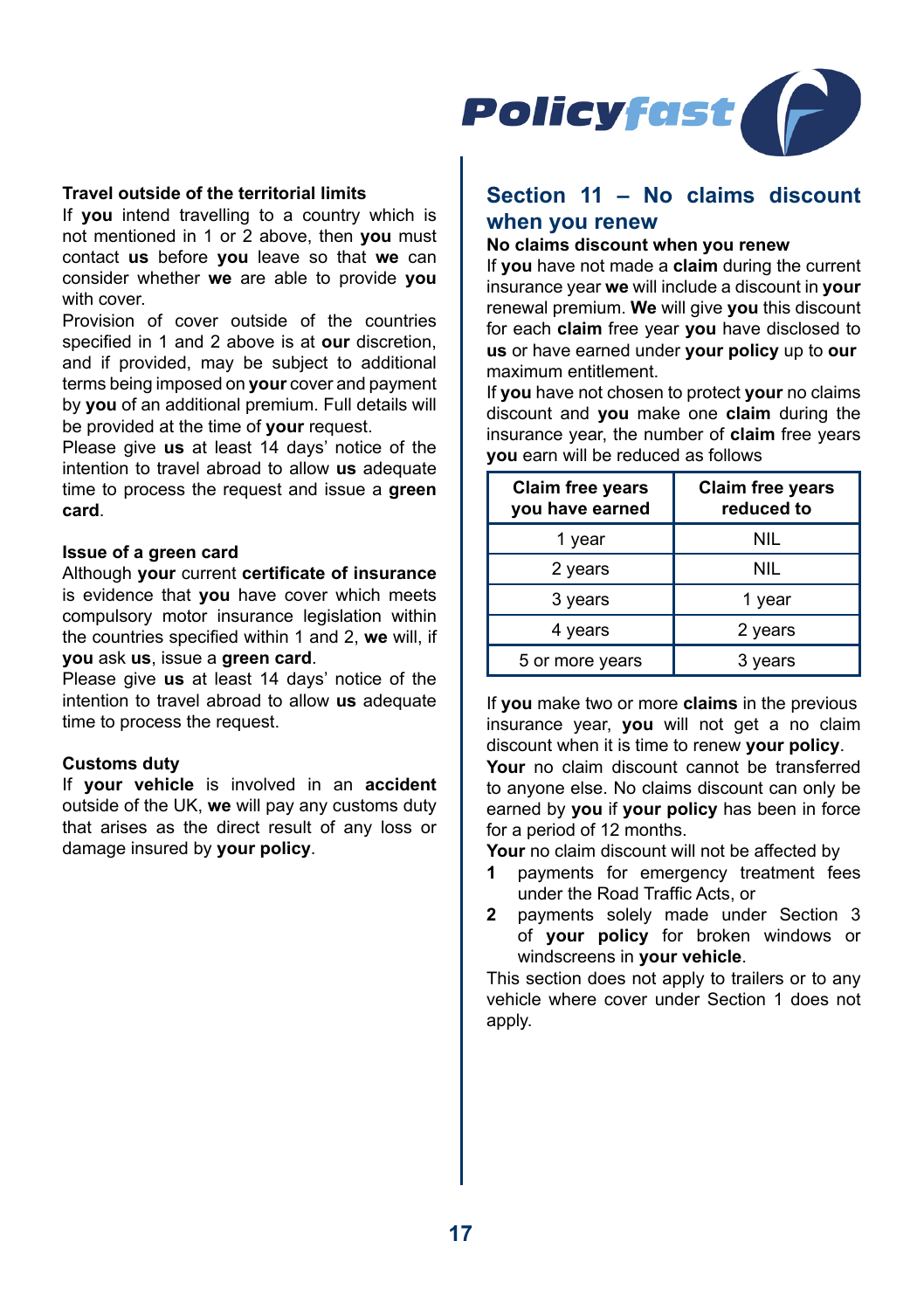

# **Section 12 – AXA UK Assistance**

AXA UK Assistance can arrange a wide range of services for **your** benefit.

IPA is a Belgian firm authorised and subject to limited regulation by the Financial Conduct Authority. Details about the extent of its regulation by the Financial Conduct Authority are available from **us** on request. Inter Partner Assistance SA firm register number is 202664.

**You** can check this on the Financial Service Register by visiting the website www.fca.org. uk/register or contacting the Financial Conduct Authority on 0800 111 6768.

#### **Meanings of defined terms**

**You** can find the meaning for words in bold print on page 9. There are some words that may only appear in this section or are defined differently and their meanings are shown here.

#### **Territorial limits**

Great Britain, Northern Ireland, the Republic of Ireland, the Isle of Man and the Channel Islands. **We, us, our**

Inter Partner Assistance/AXA Assistance (UK) Ltd, whose registered address is The Quadrangle, 106-118 Station Road, Redhill, Surrey RH1 1PR.

#### **What is covered**

#### **Accident recovery cover**

If **your vehicle** is immobilised following a motor **accident** anywhere in the **territorial limits**, **we**  will arrange and pay for

- **1** the cost of transporting **your vehicle** and passengers to
	- **a your** home or intended immediate destination in the **territorial limits** at the time of the **accident**, or
	- **b to the nearest suitable repairer or to an approved repairer** nominated by **you**  and/or
- **2** the hire of a suitable and equivalent vehicle for up to 24 hours, subject to availability and any restrictions imposed by the car hire company.

#### **Breakdown referral service cover**

Following mechanical breakdown of **your vehicle** anywhere in the **territorial limits**, **we**  can arrange for the following services to be provided at **your** own cost.

**We** will tell **you** in advance of the level of charges required by the breakdown operator, although the exact cost for completing the work cannot be calculated in advance.

**You** will have to pay the recovery operator and any other suppliers directly for their costs and fees for goods or services supplied.

**We** will arrange at **your** request for<br>**1** the attendance of a vehic

- **1** the attendance of a vehicle recovery specialist to provide roadside repairs and/or for recovery of **your vehicle** and passengers to the nearest suitable garage or destination
- **2 you** to complete **your** journey by providing a replacement hire car or taxi, or alternative overnight accommodation
- **3** up to two telephone messages to be forwarded to explain **your** delay or cancellation of journey.

The breakdown referral service is not available

- **1** for vehicles immersed in mud, snow, sand or water
- **2** for the cost of any parts, lubricants, fluids or fuel required to restore **your vehicle's**  mobility
- **3** if **your vehicle** has not been regularly<br>serviced in accordance with the accordance with the<br>instructions and is manufacturer's instructions and unroadworthy at the start of the journey.

#### **Window or windscreen breakage cover**

If **you** have comprehensive cover, the cover described in Section 3 – Broken windows and windscreens applies.

**We** have negotiated special terms with a number of approved **windscreen replacement providers**. If **you** suffer a broken or damaged window or windscreen please call the AXA UK Assistance freephone helpline number 0800 269 661 and **you** will be put in touch with one of **our** authorised **windscreen replacement providers** immediately.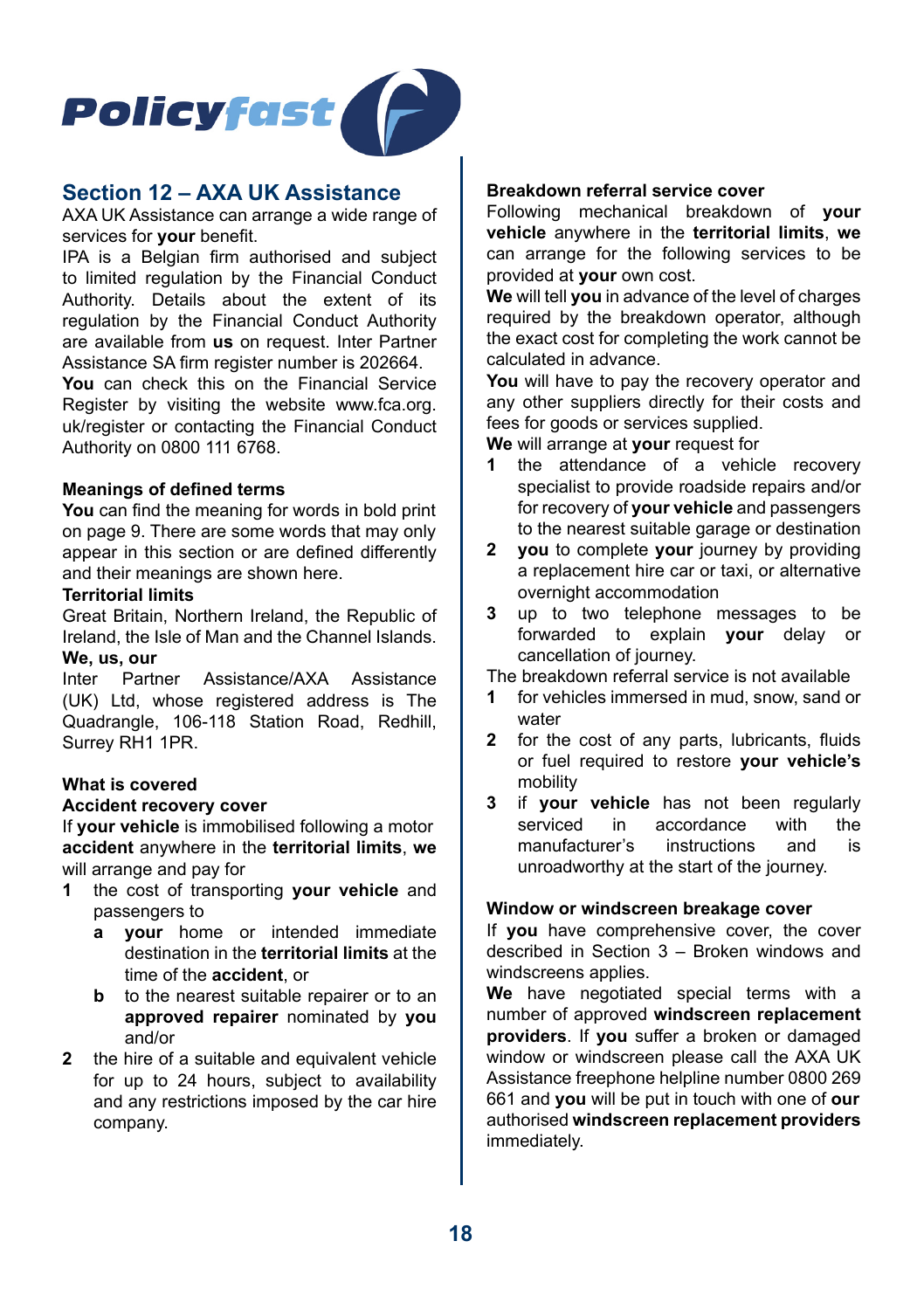

When you use one of our authorised **windscreen replacement providers**, please note<br>**1 vou** will need to produce your cer-

- **1 you** will need to produce **your certificate of insurance**
- **2** the upper payment limit referred to in Section 3 of **your policy** will not apply
- **3** the cost of window or windscreen replacement or repair will be directly billed to **us**. **You** will need to pay the glass **excess** in the event of replacement and VAT if **you** are VAT registered
- **4 you** are entitled to have the windows and windscreens permanently etched with **your**  registration mark free of charge as a security measure.

If **you** have third party, fire and theft or third party only cover, the cover described in Section 3 – Broken windows and windscreens does not apply.

However if **you** have suffered a broken or damaged window or windscreen **you** can still take advantage of the special terms **we** have negotiated by producing **your certificate of insurance** to the **windscreen replacement provider**.

Please call the AXA UK Assistance freephone number 0800 269 661 to arrange **your** repair.

#### **What is not covered**

**We** will not cover

- **1** any liability arising directly or indirectly from any act performed in the execution of the assistance services provided
- **2** any **claim** while **your vehicle** 
	- **a** is carrying more passengers or towing a greater weight than for which it is was designed as stated in the manufacturer's specifications or in any event is carrying more than five people
	- **b** is being driven on unsuitable terrain
- **3** any expenses **you** would normally have incurred during the journey
- **4** any **accident** brought about by an avoidable, wilful and deliberate act committed by **you**
- **5 you** if **your vehicle** exceeds 3.5 tonnes gross **vehicle** weight.

#### **Section condition**

This condition of cover applies only to this section. If **you** do not comply with a condition **you** may lose all right to cover under **your policy** or to receive payment for a **claim**.

#### **AXA UK Assistance claims notification condition**

**You** will only be able to **claim** for the services provided if **you** call the emergency helpline number on page 2.

**You** must be with **your vehicle** at the estimated time **we** advise that assistance can be expected. **You** are responsible for the safety of the contents of **your vehicle**.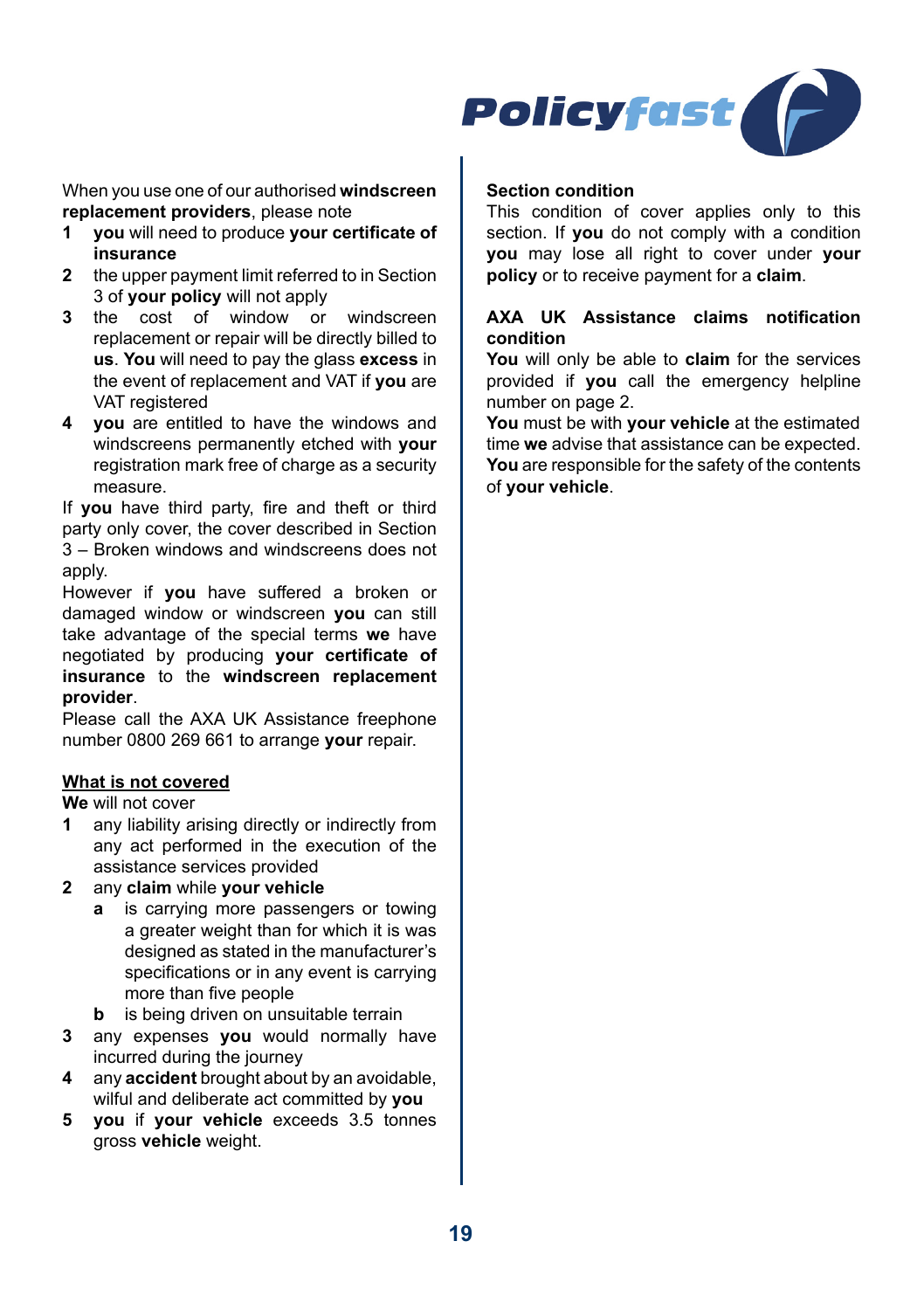

# **Data protection notice**

This notice contains important information about the use of **your** personal information. Please make sure that **you** read this notice carefully. In this notice, **we** and **us** and **our** means AXA Insurance UK plc (part of the AXA Group of companies). Personal information means any information given to **us** about **you**, by **you** or anyone else in connection with the particular service or product that **we** are providing to **you**. By taking out AXA Commercial Vehicle Insurance, **you** confirm that **we** may use **your**  personal information in the ways outlined in this notice. As the terms of this notice will also apply to anyone else insured under **your policy**, **you**  should also show this notice to anyone else whose personal information **you** give to **us** and ensure that **you** have their consent to provide their personal data, including sensitive personal data, where necessary, in connection with **your policy**.

**Your** privacy is very important to **us**.

**We** promise to respect and protect **your**  personal information and to try to make sure that **your** details are accurate and kept up to date. **You** should let **us** know whenever **your** personal details change.

**How we use your personal information**  In order to supply **your** quote, and then to administer **your policy**, **we** will hold and use information including sensitive personal data and **claims** information **you** provide. **We** may send it in confidence for secure processing to other companies in the AXA Group (or companies acting on **our** instructions) including those located outside the European Economic Area.

To assess **your** insurance application and the terms on which cover may be offered **we** may obtain information about **you** from credit reference agencies to check **your** credit status and identity. The agencies will record **our** enquiries. This will not affect **your** credit standing.

**We** may use **your** personal information and the information about **your** use of **our** products and services to carry out research and analysis about **our** products and services, as well as to service **your** needs in connection with **your policy**. **We** may use e-mail, telephone, post or other means to do this.

#### **Monitoring and recording calls**

**We** may monitor or record telephone calls to improve **our** service and to detect and prevent fraud.

#### **Sharing information to prevent fraud**

**We** may share information which **we** hold and which has been supplied to **us** in connection with any application for insurance that **you** have made or any insurance **policy** which **you** have with **us** (including the renewal of any policy which **you** have with **us**) with the Claims and Underwriting Exchange register, run by the Insurance Database Services Limited (IDS Ltd) and other similar databases or fraud prevention agencies established for the same purpose. The aim is to help **us** check information that is given to **us** and to prevent fraudulent claims. When **we** process **your** request for insurance cover, **we**  may search these registers.

Under the conditions of **your policy**, **you** must tell **us** about any incident (such as an **accident**  or theft), whether or not **you** think it is likely to give rise to a **claim**.

When **you** tell **us** about an incident, **we** will pass information relating to that incident to these registers.

#### **Sensitive information**

Some of the personal information that **we** ask **you** to provide may be sensitive personal data, as defined by the Data Protection Act 1998.

Sensitive personal data may include information relating to **your** health, race and any criminal convictions that **you** have. **We** will only use sensitive personal data about **you** of the specific purposes of dealing with **your policy** and to provide the services described in **your policy**  documents.

#### **Further information**

**You** are entitled to receive a copy of the information **we** hold about **you**. If **you** would like a copy of **your** information, please write to;

#### Data Protection Officer

AXA Insurance, Civic Drive, Ipswich, IP1 2AN

Please give **your** name, address and (if **you**  have one) **your policy** number. **You** may be charged a small administration fee. Details will be provided at the date of request.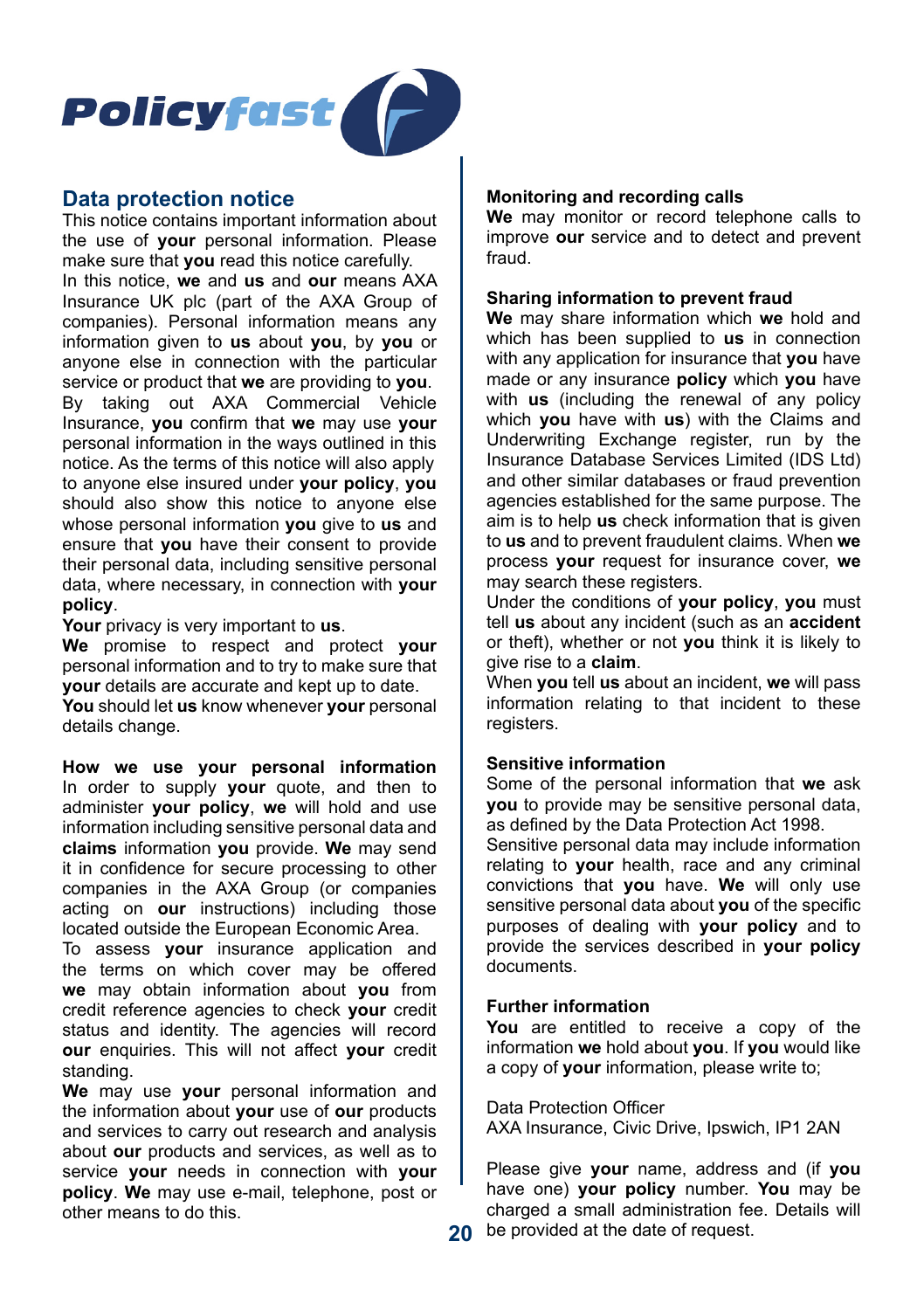

# **Making a complaint**

AXA Insurance aims to provide the highest standard of service to every customer.

If **our** service does not meet **your** expectations **we** want to hear about it so **we** can try to put things right.

All complaints **we** receive are taken seriously. Following the steps below will help **us** understand **your** concerns and give **you** a fair response.

#### **How to make your complaint**

The majority of complaints can be resolved quickly and satisfactorily by the department **you** are dealing with. If **your** complaint relates to a **claim** on **your policy**, please contact the department dealing with **your claim**. If **your**  complaint relates to anything else, please contact the agent or AXA office where **your policy** was purchased. Telephone contact is often the most effective way to resolve complaints quickly. Alternatively **you** can write to **us** at

AXA Insurance

Commercial complaints

AXA House

4 Parklands

Lostock

Bolton

BL6 4SD

Tel: 01204 815359

Email: commercial.complaints@ axa-insurance. co.uk

When **you** make contact please tell **us** the following information:

- Name, address and postcode, telephone number and e-mail address (if **you** have one).
- **Your policy** and/or **claim** number, and the type of **policy you** hold.
- The name of **your** insurance agent/firm (if applicable).
- The reason for **your** complaint.

Any written correspondence should be headed 'COMPLAINT' and **you** may include copies of supporting material.

#### **Beyond AXA**

Should **you** remain dissatisfied following **our**  final written response, **you** may be eligible to refer **your** case to the Financial Ombudsman Service (FOS).

The FOS is an independent body that arbitrates on complaints about general insurance products. The FOS can only consider **your** complaint if **we**  have given **you our** final decision.

**You** have six months from the date of **our** final response to refer **your** complaint to the FOS.

This does not affect **your** right to take legal action.

Financial Ombudsman Service Exchange Tower Harbour Exchange Square London E14 9SR Tel: 0800 023 4567\* Tel: 0300 123 9123\*\* Fax: 020 7964 1001

Email:complaint.info@financial-ombudsman. org.uk

Web: www.financial-ombudsman.org.uk

\* free for people phoning from a 'fixed line' (for example, a landline at home)

\*\* free for mobile-phone users who pay a monthly charge for calls to numbers starting 01 or 02

#### **Our promise to you**

**We** will

- Acknowledge written complaints promptly.
- Investigate **your** complaint quickly and thoroughly.
- Keep **you** informed of progress of **your**  complaint.
- Do everything possible to resolve **your**  complaint.
- Learn from **our** mistakes.
- Use the information from complaints to continuously improve **our** service.

Telephone calls may be monitored or recorded.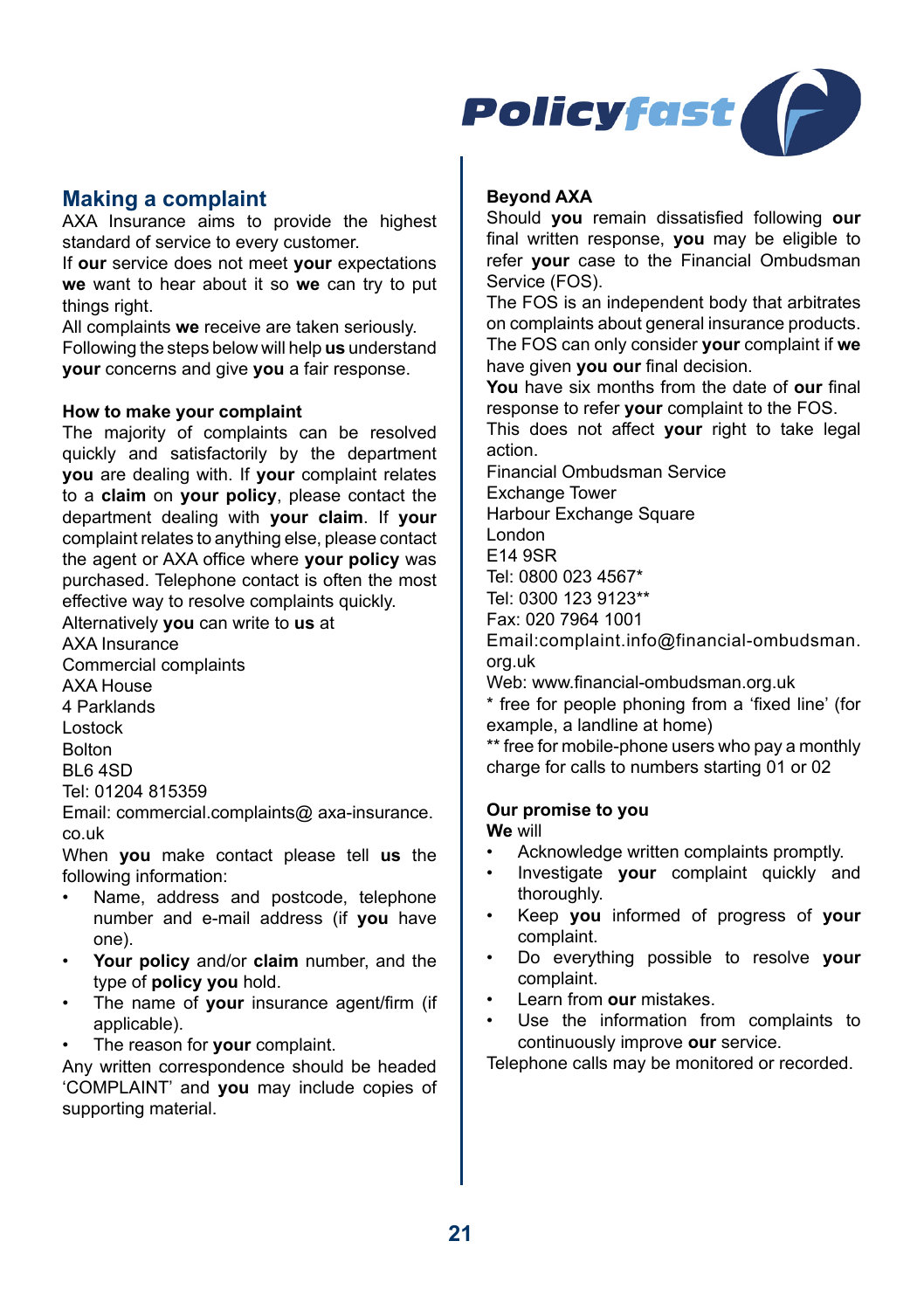

#### **Financial Services Compensation Scheme (FSCS)**

AXA Insurance UK plc are covered by the Financial Services Compensation Scheme (FSCS). **You** may be entitled to compensation in the unlikely event **we** cannot meet **our**  obligations to **you**. This depends on the type of insurance, size of the business and the circumstances of the **claim**. Further information about the compensation scheme arrangements is available from the FSCS (www.fscs.org.uk).

The European Commission has also provided an Online Dispute Resolution Service for logging complaints. To use this service please go to: http://ec.europa.eu/odr

# **Endorsements which might apply**

**Your policy** coverage may be extended or restricted by means of an **endorsement**. The following **endorsements** and any others only apply if their number appears in the operative **endorsements** sections of **your policy schedule**.

If the name of a person or of a group of people is shown next to an **endorsement** number in the **schedule**, that **endorsement** applies only to that person or group. If an **endorsement** applies for a temporary period, the period will be shown in the **schedule**. All the terms and exclusions of **your policy** also apply to **endorsements**.

#### **001 Own loss or damage**

**You** will pay the amount shown in the **excess**  field stated on **your schedule** towards each **claim** for all loss of or damage to **your vehicle**. This amount will be extra to any amount **you**  may have to pay under Section 2 of **your policy**. If **we** pay the whole amount of the **claim** in the first place, **you** must pay **us** back at once the amount **you** have to pay under this **endorsement**.

**You** will not pay this amount towards **claims** for broken windows or windscreens including any resulting scratched bodywork but without any other damage to **your vehicle**.

#### **002 European travel**

**Policy** coverage applies when any vehicle described in the **green card** is in any country named in the **green card**.

#### **006 Budget Plan**

**You** pay the premium for this **policy** by **our**  Budget Plan. If **you** do not pay each instalment on the due date, all cover under **your policy**  is cancelled automatically from the date such instalment was due or where statute requires the giving of prior notice, the day following expiry of such notice. Where **your policy** is cancelled due to non-payment of instalments **you** must return **your certificate of insurance** to **us**  immediately.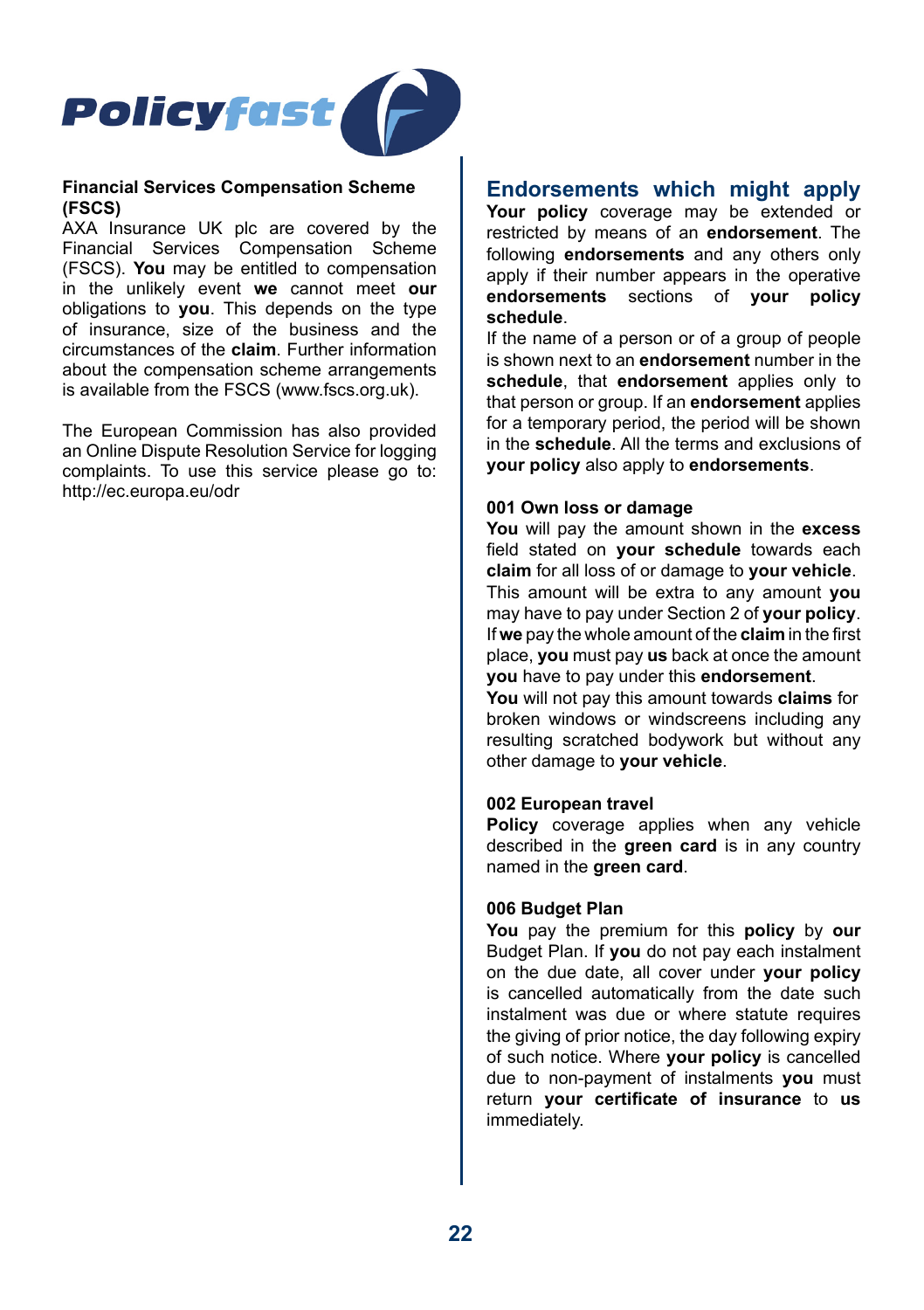

#### **007 Drivers under age 25 excluded**

The insurance provided by **your policy** will not apply when **your vehicle** is being driven by, or is in the charge of anyone under 25 years old.

#### **009 Drivers under age 30 excluded**

The insurance provided by this **policy** will not apply when **your vehicle** is being driven by, or is in the charge of anyone under 30 years old.

#### **017 Isle of Man Law**

**Your policy** has been entered into in the Isle of Man and must keep to the laws of the Island. Any disputes under **your policy** will be held and settled on the Island.

#### **044 Fixtures and fittings excluded**

**We** will not pay under Section 2 of **your policy**, for loss of or damage to fixtures, fittings and utensils in **your vehicle**.

#### **045 Food poisoning excluded**

**We** will not provide cover under Section 1 of **your policy** for death, injury or illness of anyone connected with:

- **1 poisoning of any kind from food or drink;**<br>**2 anything harmful** in the condition of
- **2** anything harmful in the condition of any goods supplied or to the defective condition of the goods container.

#### **052 No claims discount protection**

For an extra premium **we** will protect the maximum no claims discount **you** have earned. This will continue to apply until **you** become ineligible for no claims discount protection as a result of either

- **1** three or more **claims** on **your policy** that would have affected **your** no claims discount that have occurred over the past five years or
- **2** more than one **claim** on **your policy** that would have affected **your** no claims discount in the current insurance period.

In the event of  $1$ .

where three or more **claims** occur during a five year period, the no claims discount protection facility will be withdrawn at the renewal following the third **claim** and **your** no claims discount will be reduced in accordance with **our** current scale in respect of the third and any subsequent **claims**

#### In the event of 2:

where more than one **claim** occurs during **your**  current insurance period, the no claims discount protection facility will be withdrawn and **your** no claims discount will be reduced in accordance with **our** current scale in respect of the second and any subsequent **claims**.

Subject otherwise to the terms and conditions of **your policy**.

Version Date: January 2017